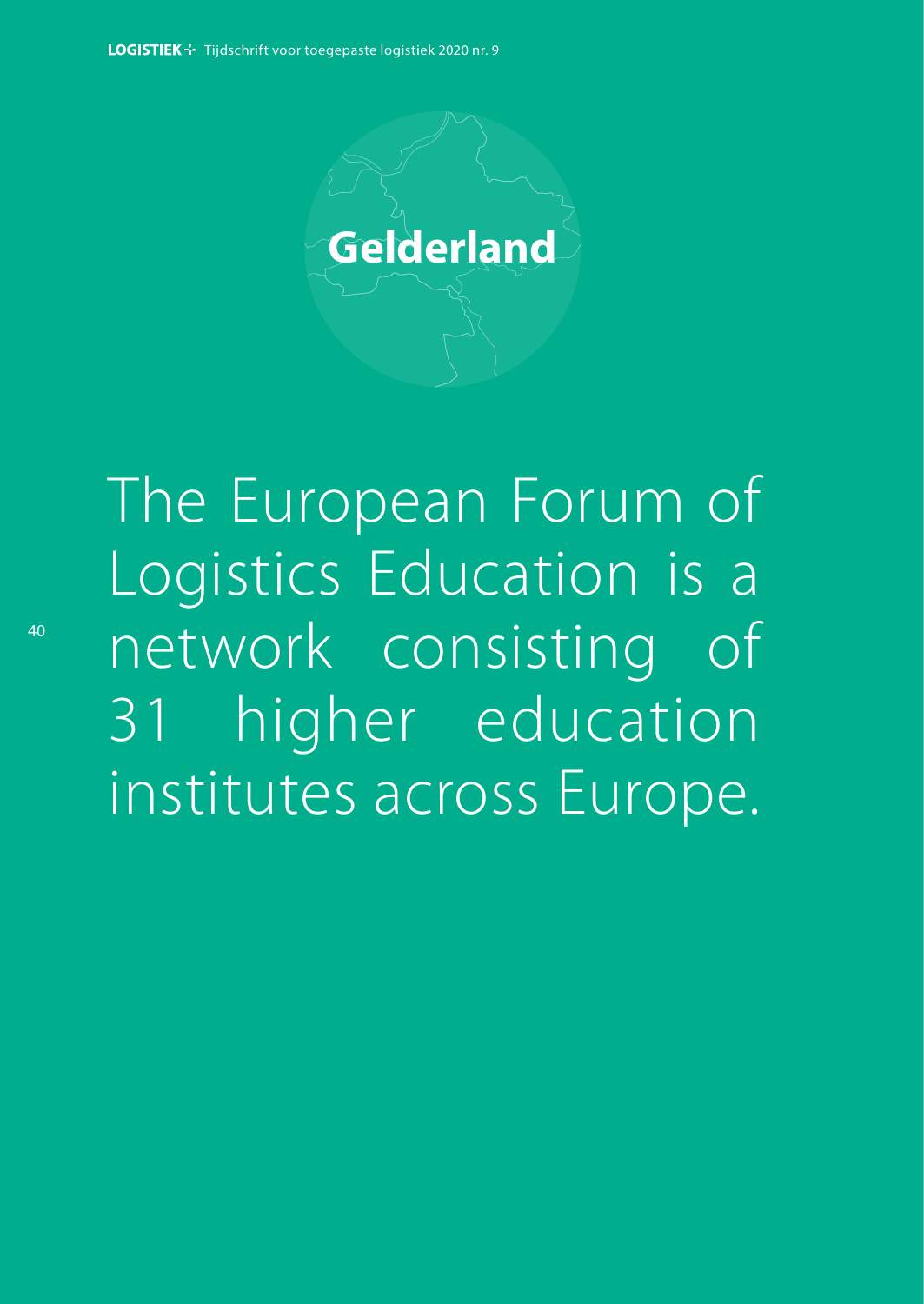# **Ready for the future: an exploratory study on competency requirements for bachelor graduates in logistics**

|                     | <b>Nienke Hofstra</b> Research Group Logistics & Alliances, HAN University of Applied Sciences |
|---------------------|------------------------------------------------------------------------------------------------|
| Yigi Wang           | Research Group Logistics & Alliances, HAN University of Applied Sciences                       |
| Jan Jansen          | Research Group Logistics & Alliances, HAN University of Applied Sciences                       |
| <b>Dennis Moeke</b> | Research Group Logistics & Alliances, HAN University of Applied Sciences                       |

# **ABSTRACT**

**Purpose** – In this paper, we examine the competency requirements of bachelor graduates in logistics based on current and expected trends and developments in logistics. The obtained insights can be used to develop logistics educational programs and curricula accordingly.

**Design/methodology/approach** – First, current and expected trends and developments in the field of logistics are identified. A literature review is conducted to list proposed competencies for logisticians. In addition, 18 in-depth interviews are conducted with senior logistics professionals and academics to examine the competency requirements of logistics graduates in the near future, given the developments in the area of logistics.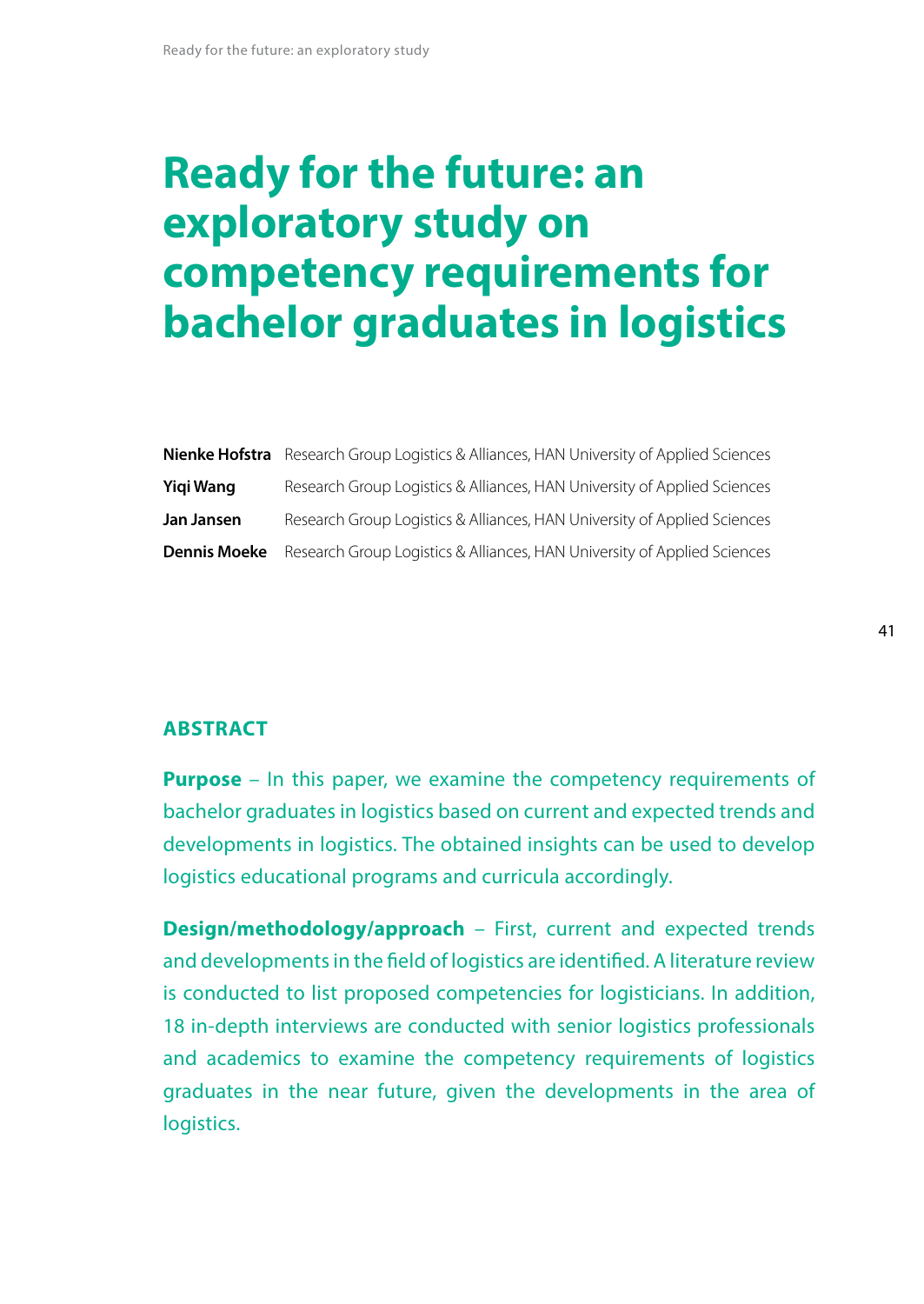**Findings** – We describe how technological-, social- and business trends and developments are affecting the context and content of jobs in logistics. We discuss how, as a result, the competencies required of logistics graduates change. Competencies are distinguished in knowledge, skills and attitude. In addition to having general business knowledge and fundamental knowledge about logistics (e.g., warehouse or inventory management), having knowledge about data science will become more relevant. Software and IT skills but also collaboration, problem solving and innovation skills will become more important the coming years. Also, attitude characteristics such as proactivity, flexibility and curiosity will become more relevant.

**Originality/value** – Existing literature has focused on identifying possible relevant competencies in the field of logistics and supplychain management. This study focuses particularly on competency requirements in the near future, given the trends and developments in logistics. The findings of this study can be used to inform development of logistics educational programs and curricula.

## **Notes and Acknowledgements**

The European Forum of Logistics Education is a network consisting of 31 higher education institutes across Europe. Their goal is to share knowledge and information on logistics education and stimulate internationalisation of education in Europe. The interested reader is referred to https://efle.eu for more information.

In several annual meetings of the European Forum of Logistics Education (EFLE) from 2013 - 2019 (Jena, Emmen, Madrid, Hasselt, Vesoul, Rotterdam and Copenhagen) the future content of logistics education at bachelor level in Europe, especially what competencies (Knowledge, Skills and Attitude) will be needed in the nearby future (5 – 10 years), has been discussed. This has led to a research project which the current study is part of.

We thank Professor Emeritus Stef Weijers (Research Group Logistics & Alliances, HAN University of Applied Sciences, The Netherlands) for starting this discussion back in EFLE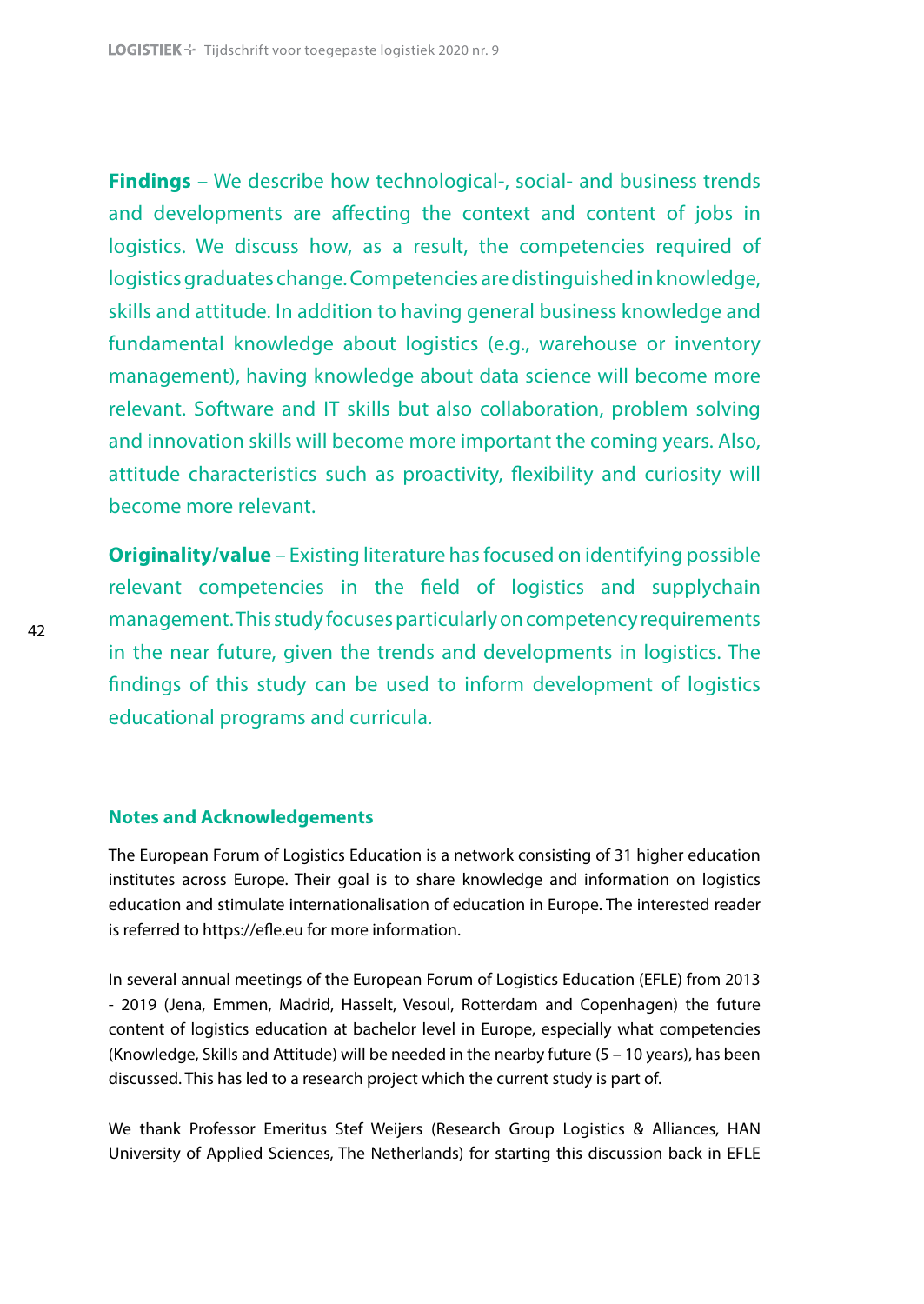2006 (Huddersfield) and also Daniela Tanhua (Faculty of Logistics and Maritime Technology, SAMK University of Applied Sciences, Finland) and Karen van Bastelaere (Department of Business Management, HoGent, Belgium) for their suggestions for this research.

# **Introduction**

The competition in the field of Logistics and Supply Chain Management (SCM) is fierce (Thai, 2012). Companies experience continuous and increasingly rapid developments in their business environments. To prosper in such environments, companies require employees who have up-to-date knowledge and skills (Thai, 2012). In fact, success increasingly depends on firms' ability to bring in, develop and keep employees with the appropriate competencies to stand out in the future (Carter & Carter, 2007). In order to adequately prepare logistics bachelor students for the rapidly changing and evolving working environments, curricula of educational programs in Logistics and SCM should be updated on a regular basis.

In this study, we examine developments in the field of Logistics and SCM and analyse the competency requirements of bachelor graduates in logistics now and in the near future. For the purpose of this study, competency refers to *one's ability to combine knowledge, skills and attitude to show expected behaviour when performing a professional task*. This definition is used by the educational programs in Logistics and SCM of the Dutch Universities of Applied Sciences and is in line with the definition proposed by the Council of the European Union (see Council of the European Union (2018)).

Traditionally, individual competencies are a topic of interest in the field of Human Resource Management (HRM). With the increasing strategic relevance of having the right employees with the right competencies, in recent years competencies have received increasing attention in Logistics and SCM research (Hohenstein et al., 2014). Prior studies examined competency requirements for various roles in Logistics and SCM for management level as well as operational level, such as the skills that are required of senior managers in logistics (Murphy & Poist, 2007), supplychain managers (Derwik et al., 2016; Ellinger & Ellinger, 2014; Flöthmann, Hoberg, & Gammelgaard, 2018; Prajogo & Sohal, 2013), procurement professionals (Giunipero & Pearcy, 2000; Karttunen, 2018; Mulder et al., 2005), supplychain planners and analysts (Flöthmann, Hoberg, & Wieland, 2018), fashion supplychain manager (van der Veen et al., n.d.), and humanitarian logisticians (Bölsche et al., 2013; Kovács et al., 2012). Some studies have focussed particularly on requirements of entry-level logisticians. For instance, Gibson and Cook (2003) conducted surveys among US undergraduate students and employers to examine their preferences regarding logistics positions. Murphy and Poist (2006) conducted a survey among US search firms that recruit Logistics managers to compare the skills required at senior- and entry-level. Other studies have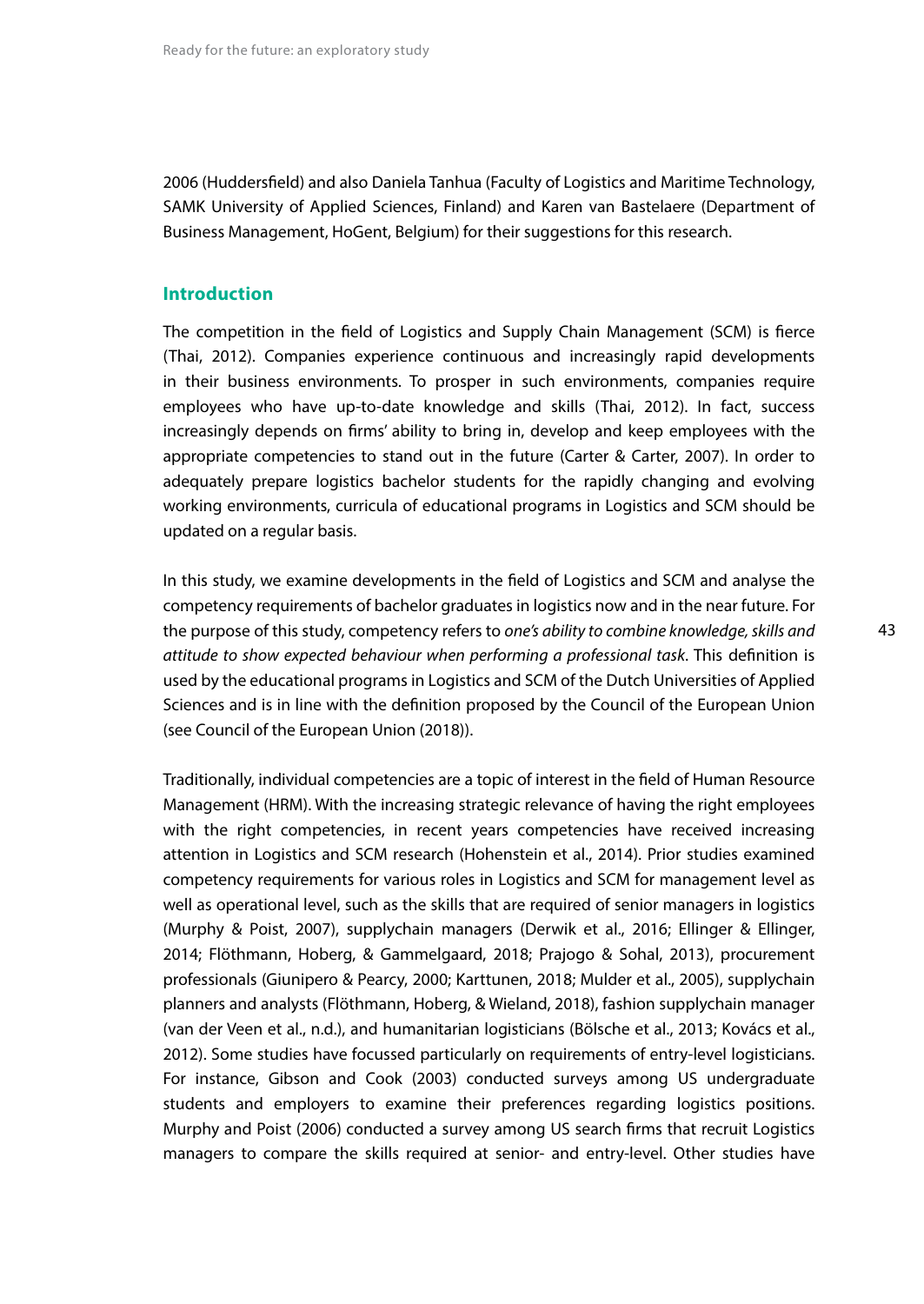focussed on assessing educational programs in Logistics and SCM. For instance, researchers have examined the evolvement of educational programs in Logistics and SCM (Gravier & Theodore Farris, 2008; Onar et al., 2013) or studied how such programs compare to the needs of companies in the industry in, for instance, the US (Lutz & Birou, 2013) or the UK (Bourlakis et al., 2013). Gravier and Theodore Farris (2008) discuss macro-environmental factors that influence logistics education (i.e., an increase in the number of programs, a limited number of logistics-trained faculty, changes in content requirements and teaching environment). Recently, Manders et al. (2020) conducted a literature review complemented with focus groups and interviews with companies and organisations to examine developments in the Logistics sector and discuss how these developments impact companies and the required knowledge and skills of their logistics professionals.

However, to the best of our knowledge, there are no recent and solid studies that provide insight on competencies that graduates starting as entry-level logisticians should possess. Therefore, in this study, we focus particularly on competency requirements of bachelor graduates in logistics (level 6 of the European Qualification Framework). Based on a literature review, we evaluate trends and developments in Logistics and SCM practice and develop a framework that describes relevant knowledge, skills and attitude aspects (KSA's) for logisticians. This framework is complemented with the empirical findings from 18 in-depth interviews with senior logistics professionals and senior logistics academics to examine the relevance of these competencies in the near future, given the trends and developments in the logistics sector.

In doing so, this study updates the current literature on competency requirements in Logistics and SCM. Additionally, whereas prior studies have focussed mostly on skill requirements, we take a broader perspective by examining knowledge, skills and attitude requirements. Educational and training institutes, amongst which members of the European Forum of Logistics Education (EFLE), can use these findings as a benchmark for their programs and curricula and to improve education in the field of logistics and SCM. Furthermore, this exploratory study focuses particularly on developments, and (future) competency requirements, in Logistics in The Netherlands. As demands in other Logistics areas may be different, a direction for further research is to include other countries/ regions in the study. This study serves as a starting point. A suggestion is to use this study's findings to develop a survey to obtain more representative insight in the importance of KSA's, to assess their relative importance and compare findings across countries or regions. To this end, the next phase of the broader research project that this study is part of, is to conduct a pan-European survey amongst a.o. the EFLE members to formulate advice on the development of logistics bachelor curricula.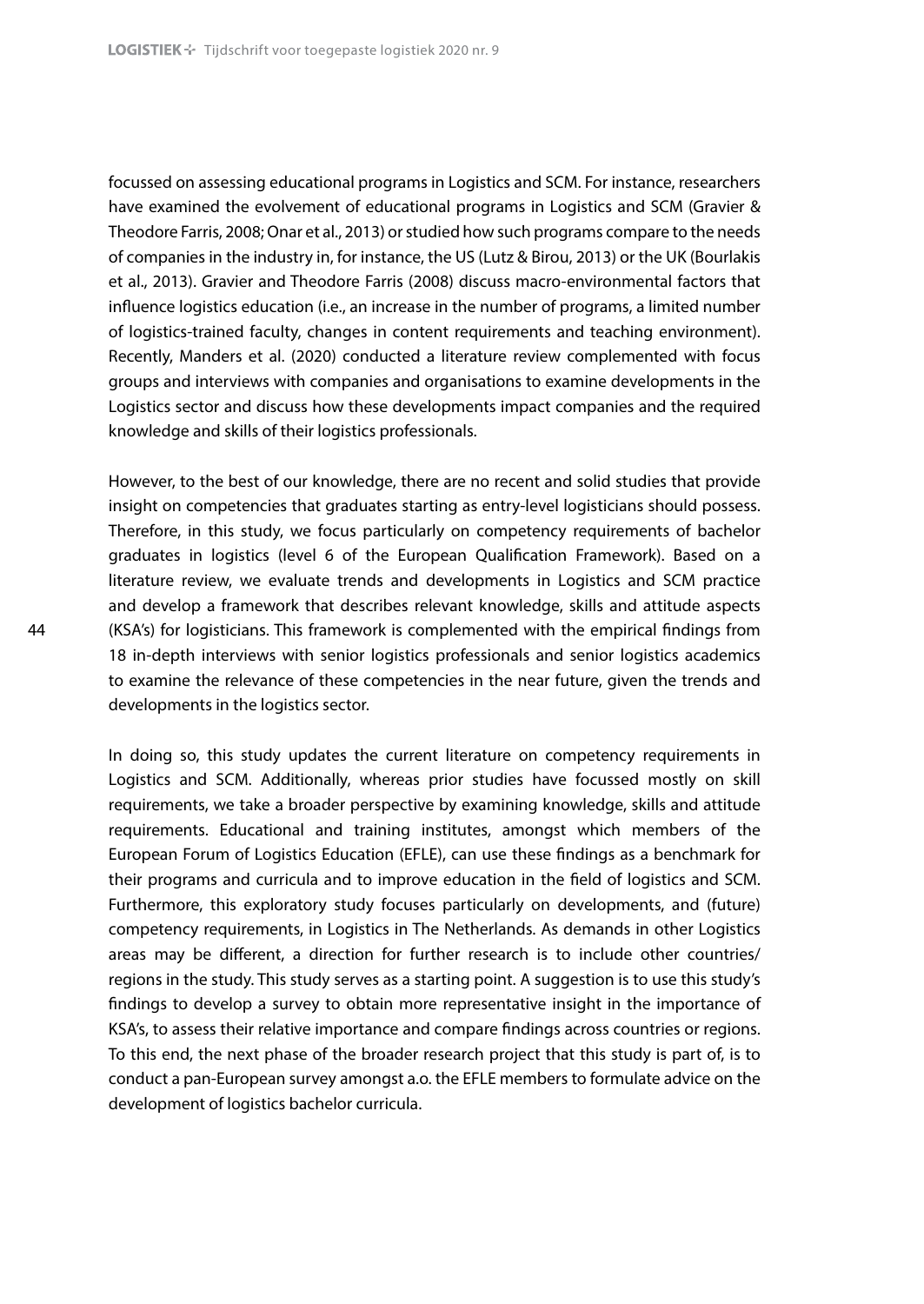The remainder of this article is organized as follows. In section 2 we present a literature review in which we assess current developments in the field of logistics and examine competency requirements to develop a framework that describes relevant knowledge, skills and attitude aspects (KSA's) for logisticians. In section 3 we describe our research methodology. In section 4 we present the findings of the study. In section 5 we discuss our findings and we end with conclusions in section 6.

## **Literature review**

In this study, we examine current and future competency requirements for bachelor graduates in logistics. In this section, we conduct a literature review to identify trends and developments in the field of Logistics (section 2.1) and to develop a framework that describes relevant knowledge, skills and attitude aspects (KSA's) for logisticians (section 2.2).

# **Trends and developments in logistics**

Fuelled by, amongst others, societal challenges, requirements and expectations on the demand side, technological advancements and developments in the labour market, the logistics sector faces technological developments as well as social and business developments. These developments have implications for the knowledge and skills that companies require from logistics professionals now and in the near future. Therefore, in this section, we discuss technological and social and business trends and developments that are expected to change the logistics business environment in the short- to mid-term.

Climate change is a global societal challenge which makes the transition to a sustainable economy inevitable (Wagner et al., 2019). Sustainable development, meaning that 'current and future generations have the resources needed, such as food, water, health care, and energy, without stressing processes within the Earth system' (Schoenmaker & Schramade, 2018, p. 33), is highly important. Sustainability concerns significantly impact the logistics sector (Kersten et al., 2017). Emissions of greenhouse gasses have to be reduced significantly. In broad terms, this means that supplychains have to be redesigned (Topteam Logistiek, 2019). Logistics companies are faced with the assignment to develop and implement new technologies and logistics concepts to become more sustainable. Reducing adverse effects of key activities such as transportation and warehousing asks for innovations such as the usage of cleaner fuels, green energy logistics, electrification and the optimisation of logistics flows, innovations in smart facility management and the usage of renewable energy sources (Chung et al., 2018; Topteam Logistiek, 2019).

Furthermore, the logistics sector is confronted with a shortage of skilled logisticians (Kersten et al., 2017; Van Amerongen et al., 2019; Wagner et al., 2019). The working population in the logistics sector is ageing. In the coming years, this will result in an increase in the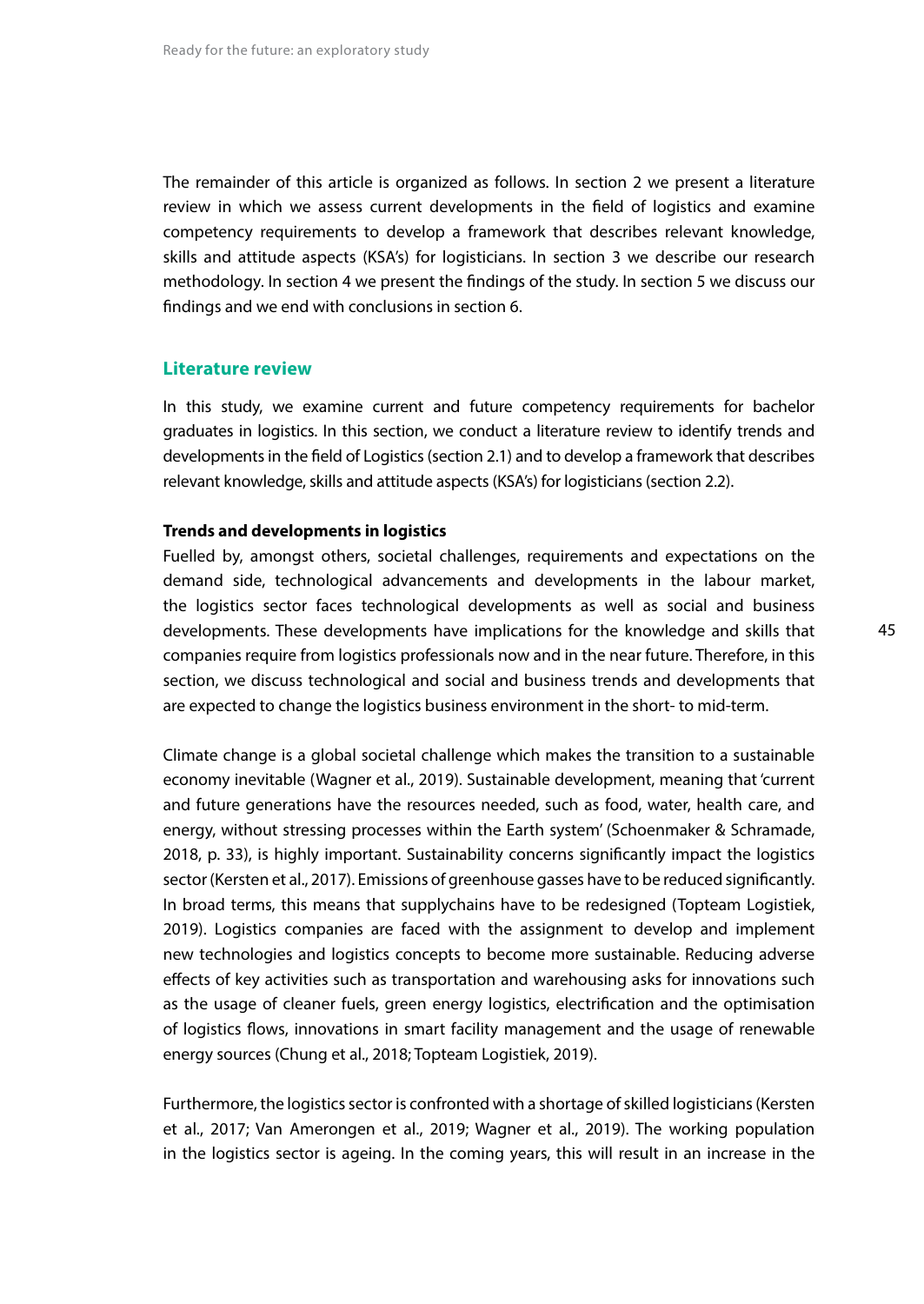outflow of logistics professionals. At the same time, it is observed that the inflow of logistics professionals is declining, strengthening personnel shortages (Van Amerongen et al., 2019). In addition, services are given an increasingly important role in the business models of companies. As a result, strategies shift from a transaction-based focus to a relation-based focus with personalisation and customisation of offerings (Derwik & Hellström, 2017). This shift towards servitisation has an impact on the role and requirements of logistics professionals.

Rapid technological advancements have also a major impact on the logistics business environment. Digitalisation with significant progress in, amongst others, computing power and storage capacity of computers, sensor developments leading to reduced costs, and more digital connectivity speeds up the adoption of new technologies in logistics (Chung et al., 2018). Such advancements make it easier to collect and store data. This generates opportunities for Data Science, extracting knowledge from (typically large) data sets, and data driven decision-making. Furthermore, the Internet of Things, computing devices that are interconnected via the internet and exchange data, offers opportunities for, for example, smart warehousing or real-time visibility of vehicles and products which enables predicted delivery (Chung et al., 2018). Additionally, a recent development is blockchain technology. A blockchain is a distributed ledger technology that can record transactions between parties in a secure and permanent way. Such technology can make it easier to (safely) share data, facilitating transparency between parties in the supplychain. It will assist the automation of administrative and commercial processes in logistics and speed up cycle times (Chung et al., 2018). It is expected that in logistics the application of private blockchains will grow. Examples are SAP-HANA and IBM Tradelens. Additionally, the development of IT platforms that share information in the chain through ERP packages that are used in the various links in the chain is expected to grow.

The use of digital technologies can make supplychains smarter, faster and more agile (Chung et al., 2018; Wagner et al., 2019). It can reduce transaction costs, making personalisation easier and the need for economies of scale less important. Shorter response times, a broader assortment and lower order sizes lead to more volatile supplychains but also brings about the challenge to remain efficient (Topteam Logistiek, 2019). At the same time, it puts more emphasis on the coherence between the physical and digital infrastructure (Topteam Logistiek, 2019).

Technological advancements also generate opportunities for automation and robotisation of highly repetitive, labour- and sometimes physically intensive physical and administrative processes, particularly in the field of logistics (Chung et al., 2018; Van Amerongen et al., 2019). These developments are already adopted in warehouses and port terminals. Robots are increasingly used for handling activities for storage and transhipment in terminals,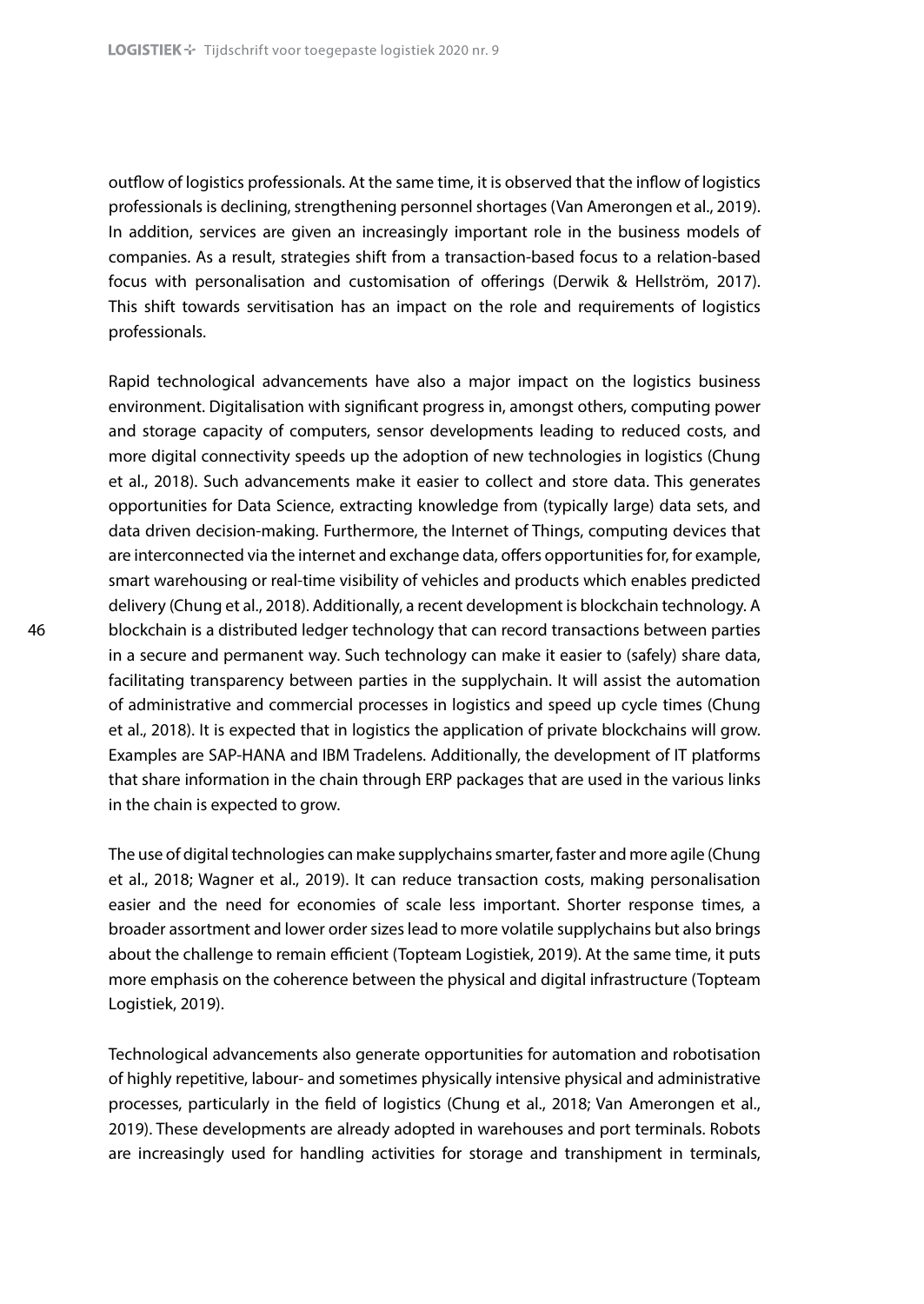warehouses and cross docks. Think, for instance about Automated Guided Vehicles and picking robots. Developments in robotisation accelerate as they become more affordable. In order picking, the current payback time of a robot is estimated to be about 3 years (Topteam Logistiek, 2019). Warehouses can be fully automated within a few years. A related development is Artificial Intelligence, i.e., the development of computer systems such that they are able to perform tasks requiring human intelligence. It can especially be used for taking over repetitive work. An example is back-office automation of checking invoices (Tradecloud). Developments in automation and robotisation are stimulated by the increasing labour shortages in logistics and an ageing working population in combination with the growth in e-commerce which increases demand for rapid order processing and delivery (Chung et al., 2018).

# **Competency requirements**

# *Defining competency*

In recent years, in line with the increasing strategic relevance of having the right employees with the right competencies, individual competency has received increasing attention in Logistics and SCM research (Hohenstein et al., 2014). In this literature, a clear definition of competency is lacking and the term has been used inconsistently (Kotzab et al., 2018). Researchers refer to skills, knowledge and competencies to be used in a specific context somewhat interchangeably and use different categorisations to group these different aspects. In this regard, the field of educational research may prove informative. There, competency is typically defined as "consisting of integrated pieces of knowledge, skills and attitudes", and it is assumed to be essential for appropriate functioning on the job (Baartman & De Bruijn, 2011, p. 126). For the purpose of this study, similar to educational programs in Logistics and SCM of the Dutch Applied Universities we define competency as *one's ability to combine knowledge, skills and attitude [KSA's] to show expected behaviour when performing a professional task* (Council of the European Union, 2018). In other words, "competence is not limited to cognitive elements (involving the use of theory, concepts or tacit knowledge); it also encompasses functional aspects (including technical skills) as well as interpersonal attributes (e.g. social or organisational skills) and ethical values" (Cedefop, 2014, p. 21). This view is in line with Male et al. (2011), who refer to competences as the manifestation of knowledge, skills, and attitudes. Knowledge, skills and attitudes are defined as follows:

- "knowledge is composed of the facts and figures, concepts, ideas and theories which are already established and support the understanding of a certain area or subject;
- skills are defined as the ability and capacity to carry out processes and use the existing knowledge to achieve results;
- attitudes describe the disposition and mind-sets to act or react to ideas, persons or situations" (Council of the European Union, 2018, p. 7).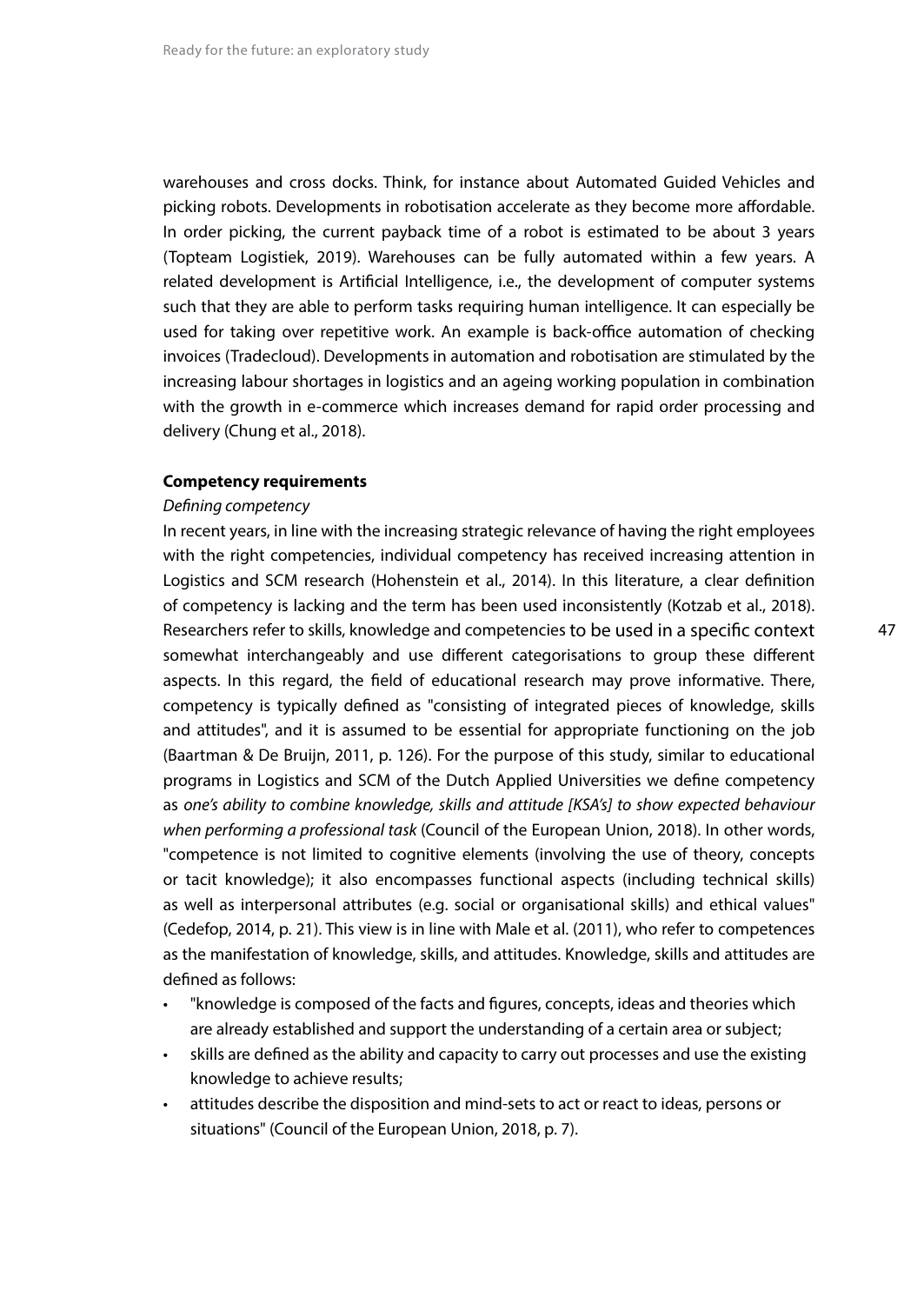Additionally, we make a distinction between hard skills (functional) and soft skills (relational). It has been acknowledged that soft skills are becoming increasingly important in the logistics sector (Bak et al., 2019; Ellinger & Ellinger, 2014). In fact, it has been indicated that key hiring decisions focus on more soft (interpersonal and relational) skills whereas hard skills have become a standard requirement (Bak et al., 2019).

The professional- and (educational) training profile Logistics of the Dutch National Logistics Platform for Universities of Applied Sciences (Landelijk Platform Logistiek (LPL) HBO) is the basis for the logistics bachelor programs in logistics of the Dutch Universities of Applied Sciences (de Vries et al., 2019). It describes the professional profile of logisticians based on the professional practice (the working environment) of logisticians and it formulates the logistics key competency as *the professional development, management and execution of processes*.

## *Towards a framework of logistics competency*

By means of a reviewing studies (i.e., articles published since 2006) on current and future competency requirements of logisticians we aim to develop a preliminary framework of relevant KSA's for logisticians. The literature on competency requirements in Logistics and SCM is fragmented and diversified (Derwik & Hellström, 2017), but can be distinguished in works that (mainly) take the perspective of logistics practice, and works that (mainly) take the perspective of educational programs. Note that the articles used in the literature review may conceptualize competency differently and/or use different categorisations.

Some studies examine general logistics and SCM competency requirements. For one, Kotzab et al. (2018) conducted a meta-analysis to examine knowledge, skills and attitudes that are important in the field of Logistics and SCM. They find that the majority of skills identified in the academic literature represent social skills. However, an analysis of job postings indicate that they include more cognitive- and meta-level knowledge and skills than social skills. As another example, Derwik and Hellström (2017) conduct a systematic literature study to provide an integrated view of research on the topic of SCM competency. The authors distinguish functional, relational, managerial and behavioral components of competency that exist at the individual-, intra-organisational-, and inter-organisational level. Furthermore, Thai (2012) examines the current and future skills and knowledge of logistics professionals in Australia. He distinguishes business-, logistics- and management skills and finds that logistics educational programs should focus more on logistics related skills and knowledge. Jordan and Bak (2016) complement a literature review with in-depth interviews with academics and a survey among graduates and employers to identify supplychain skills and attitudes required of higher-educated graduates by companies in Logistics and SCM. They observe the importance of the ability to comply with regulations, decision-making skills such as problem solving and planning, and behavioral skills such as communication and time management. Flöthmann, Hoberg, and Gammelgaard, (2018)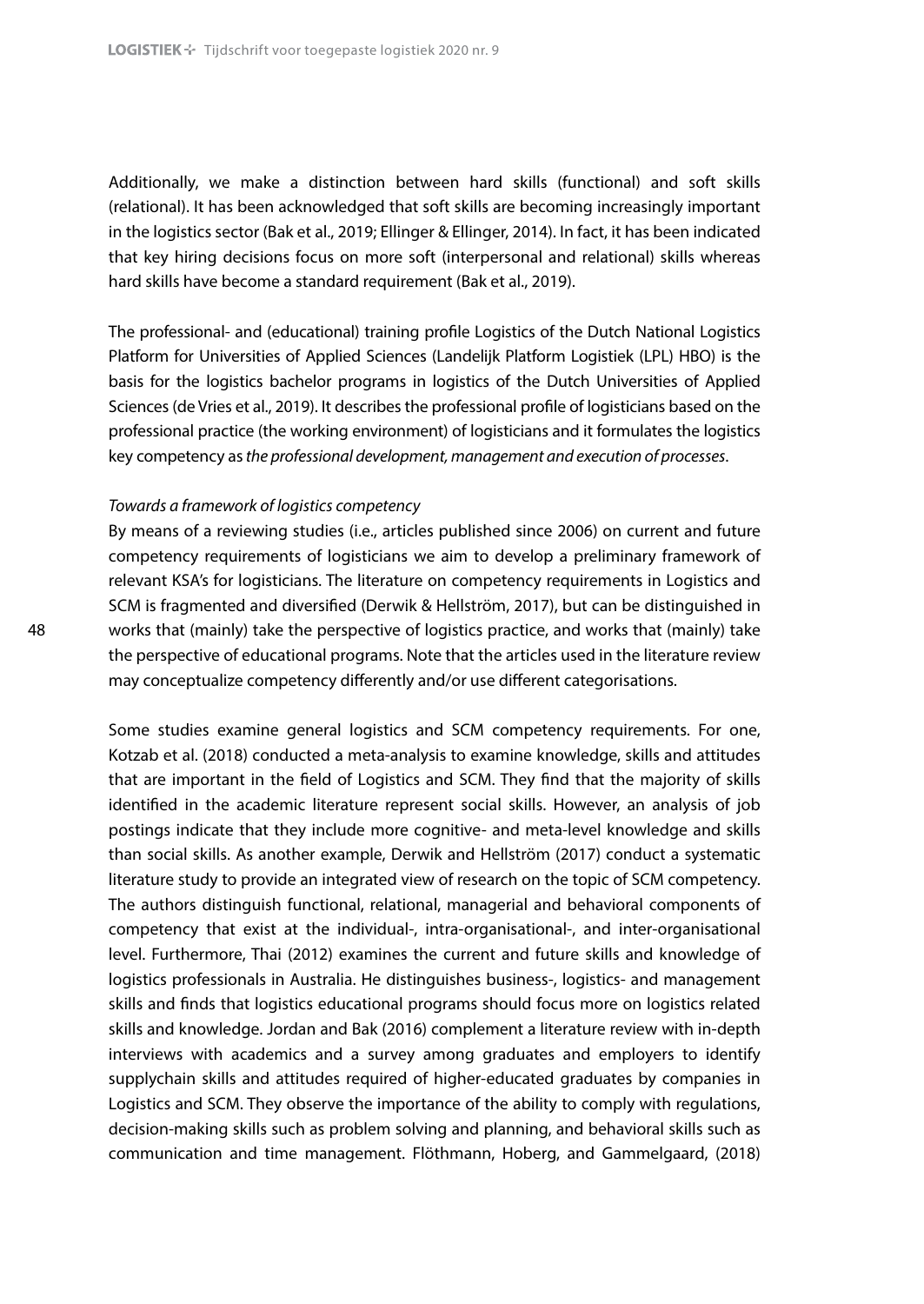distinguish (what they refer to as) SCM competencies in individual and organisational components to examine how they affect SCM performance. The individual components are distinguished in SCM core skills and knowledge, managerial skills, and IT skills. Using structural equation modeling they find that individual components positively affects companies' SCM peformance.

Other studies have focussed on competency requirements for specific positions in Logistics and SCM. For instance, Manders et al. (2020) examined skills that are required of logistics professionals in general. Murphy and Poist (2007) conducted a longitudinal study to identify skill requirements of senior logistics managers. Derwik et al. (2016), Ellinger and Ellinger (2014), Flöthmann, Hoberg, and Gammelgaard (2018), and Prajogo and Sohal (2013) studied competency requirements of supplychain managers. Van der Veen et al. (n.d.) study the skill requirements of successful supplychain managers in the fashion industry. Giunipero et al. (2012), Karttunen (2018) and Mulder et al. (2005) examined skills required by purchasing professionals. Flöthmann, Hoberg, and Wieland (2018) focussed on competencies of supplychain planners and analysts and Bölsche et al. (2013) and Kovács et al. (2012) on knowledge and skills of humanitarian logisticians.

There are some studies that have focussed particularly on requirements of entrylevel logisticians. For instance, Gibson and Cook (2003) conducted surveys among US undergraduate students and employers to examine their preferences regarding logistics positions. They identified key skills and experiences entry-level managers should possess. Communication skills, leadership- and general work experience were considered most important by employers. Murphy and Poist (2006) conducted a survey among US search firms that recruit managers in Logistics, Transportation and SCM to compare the skills required of senior- and entry-level logistics managers. They find that management skills are most important at both levels but strong differences exist regarding the specific skills required in the area of business, logistics and management. At entry-level personal characteristics, such as integrity, self-motivation and confidence, are considered most important whereas at senior-level leader-related skills such as the ability to motivate others, to make decisions, and to persuade are considered more important.

Other researchers have focussed on assessing logistics competency requirements from the perspective of educational programs in logistics. These studies are mostly US focussed. For instance, Lutz and Birou (2013) conducted a survey of (primarily US) logistics undergraduate and graduate courses in higher education to examine how topics taught in these courses compare to needs of companies in the industry. They find that the industry prefers students with a well-balanced skill set and recommend that logistics educational programs focus more on problem analysis and on people (social) skills. Furthermore, Onar et al. (2013) compare European master programs in Logistics that are published by the European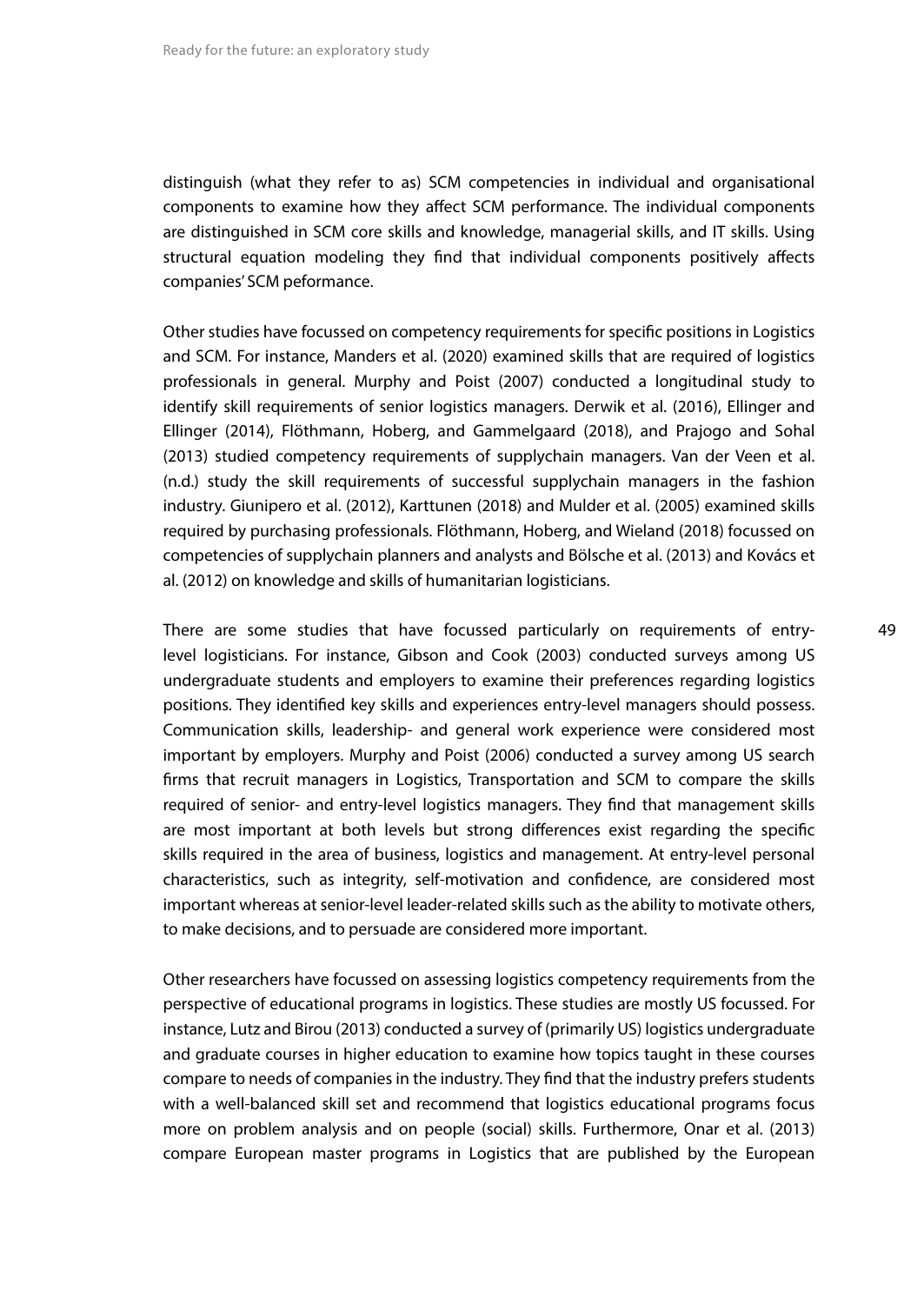Logistics Association in 2004 and 2011, to examine trends in graduate SCM programs, to identify knowledge and skills relevant for SCM education and to propose a framework for designing such programs. Also, Bourlakis et al. (2013) examine how SCM topics emphasised by UK universities compare to the topics that UK-based companies emphasize in their hiring processes. They find that while research output of UK universities generally matches industry's needs, the topics addressed in their logistics postgraduate programs are quite different from industry-hiring needs.

Based on the literature, we develop a framework of competency requirements for logisticians. Following our definition of competency, we categorise the competency aspects identified in the reviewed studies under knowledge, skills and attitudes. Table 1 provides an overview of the KSA's identified in prior research.

**Table 1** Preliminary framework of competency requirements (knowledge, skills, attitudes) for logistics graduates. Note that there is no interrelation between the rows in the table.

| <b>Knowledge about</b>                                                                                                                                       | <b>Skills</b>                                                                                                                                                                                         | <b>Attitude</b>                                                                                                                                           |                                                                                         |  |  |
|--------------------------------------------------------------------------------------------------------------------------------------------------------------|-------------------------------------------------------------------------------------------------------------------------------------------------------------------------------------------------------|-----------------------------------------------------------------------------------------------------------------------------------------------------------|-----------------------------------------------------------------------------------------|--|--|
|                                                                                                                                                              | Hard skills                                                                                                                                                                                           | Soft skills                                                                                                                                               |                                                                                         |  |  |
| <b>Basic logistics</b><br>(Derwik & Hellström,<br>2017; Jordan & Bak, 2016;<br>Karttunen, 2018; Kotzab et<br>al., 2018; Murphy & Poist,<br>2006; Thai, 2012) | Computer/software skills<br>(Derwik & Hellström, 2017;<br>Flöthmann, Hoberg, &<br>Wieland, 2018; Jordan &<br>Bak, 2016; Karttunen, 2018;<br>Kotzab et al., 2018; Murphy &<br>Poist, 2006; Thai, 2012) | Decision making skills<br>(Bak et al., 2019; Derwik &<br>Hellström, 2017; Jordan &<br>Bak, 2016; Karttunen, 2018;<br>Murphy & Poist, 2006; Thai,<br>2012) | <b>Motivation</b><br>(Bak et al., 2019; Jordan &<br>Bak, 2016; Murphy & Poist,<br>2006) |  |  |
| <b>Mathematics</b><br>(Jordan & Bak, 2016;<br>Karttunen, 2018; Kotzab et<br>al., 2018; Murphy & Poist,<br>2006; Thai, 2012)                                  | Financial management<br>(Jordan & Bak, 2016;<br>Karttunen, 2018; Kotzab et<br>al., 2018; Murphy & Poist,<br>2006; Thai, 2012)                                                                         | Flexibility<br>(Bak et al., 2019; Jordan &<br>Bak, 2016; Karttunen, 2018)                                                                                 |                                                                                         |  |  |
| Professional experience<br>(Derwik & Hellström.<br>2017; Jordan & Bak, 2016;<br>Karttunen, 2018; Kotzab et<br>al., 2018; Thai, 2012)                         | Foreign language<br>(Karttunen, 2018; Kotzab<br>et al., 2018; Murphy & Poist,<br>2006; Thai, 2012)                                                                                                    | <b>Teamwork</b><br>(Bak et al., 2019; Flöthmann,<br>Hoberg, & Gammelgaard,<br>2018; Jordan & Bak, 2016;<br>Karttunen, 2018; Kotzab et<br>al., 2018)       | Adapt to change<br>(Jordan & Bak, 2016; Kart-<br>tunen, 2018; Murphy & Poist,<br>2006)  |  |  |
| Logistics related regulations<br>(Derwik & Hellström, 2017;<br>Karttunen, 2018; Murphy &<br>Poist, 2006; Thai, 2012)                                         | Analytical<br>(Flöthmann, Hoberg, &<br>Wieland, 2018; Jordan & Bak,<br>2016; Karttunen, 2018)                                                                                                         | Ability to plan<br>(Bak et al., 2019; Jordan &<br>Bak, 2016; Karttunen, 2018;<br>Thai, 2012)                                                              | Learning to learn<br>(Kotzab et al., 2018)                                              |  |  |
| <b>Basic technology</b><br>(Derwik & Hellström, 2017;<br>Karttunen, 2018; Murphy &<br>Poist, 2006; Thai, 2012)                                               | Cost control<br>(Karttunen, 2018; Thai, 2012)                                                                                                                                                         | Interpersonal relations<br>(Bak et al., 2019; Flöthmann,<br>Hoberg, & Wieland, 2018;<br>Karttunen, 2018; Murphy &<br>Poist, 2006)                         | Enthusiasm<br>(Bak et al., 2019)                                                        |  |  |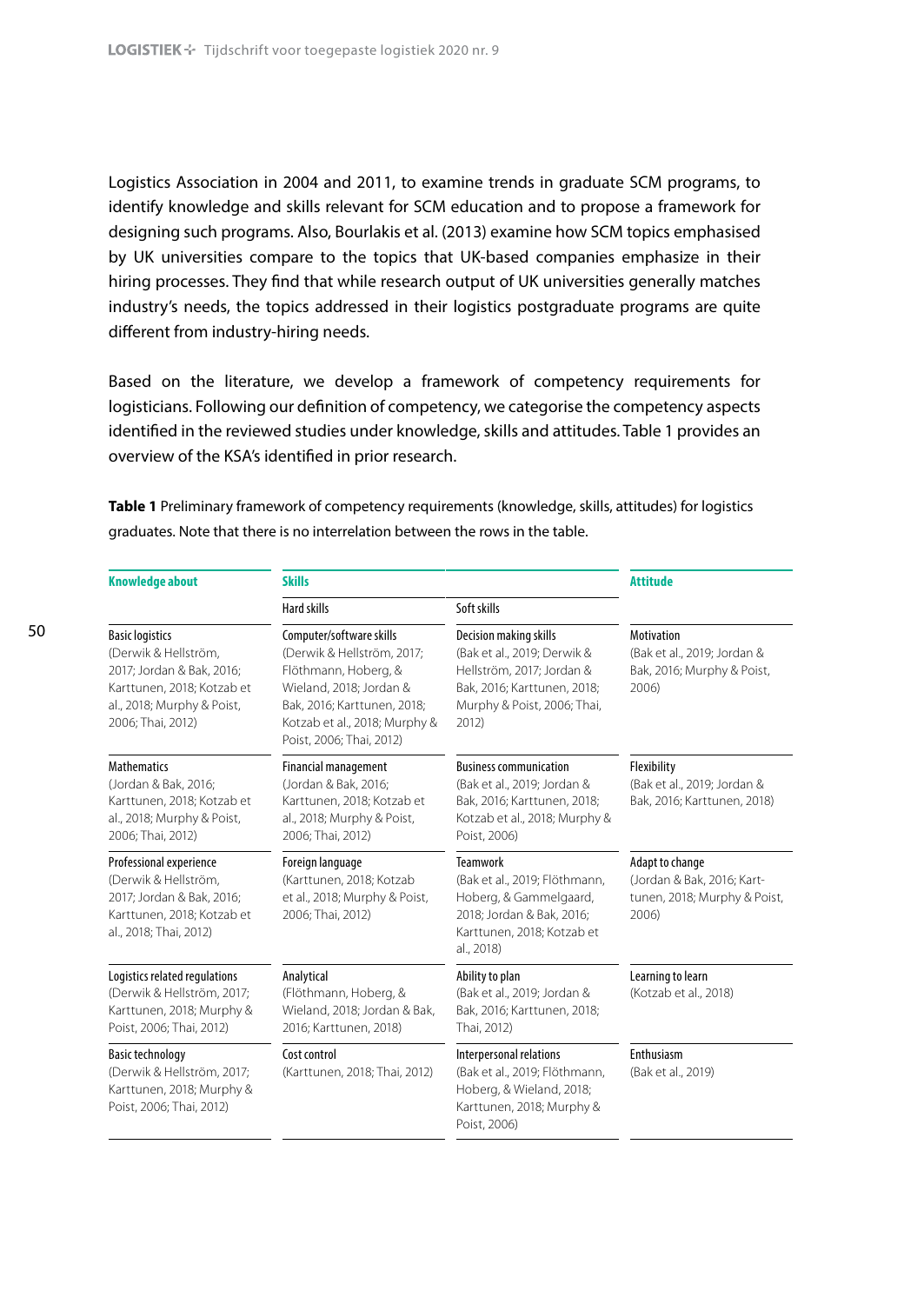| Problem solving<br>(Bak et al., 2019; Flöthmann,<br>Hoberg, & Wieland,<br>2018; Jordan & Bak, 2016;<br>Karttunen, 2018) | Self-confidence<br>(Murphy & Poist, 2006) |
|-------------------------------------------------------------------------------------------------------------------------|-------------------------------------------|
| Time management<br>(Bak et al., 2019; Jordan &<br>Bak, 2016; Karttunen, 2018)                                           |                                           |
| Intercultural management<br>(Karttunen, 2018; Kotzab et<br>al., 2018; Thai, 2012)                                       |                                           |
| Leadership<br>(Bak et al., 2019; Jordan &<br>Bak, 2016; Karttunen, 2018)                                                |                                           |
| Infrastructure planning and<br>management<br>(Bak et al., 2019; Karttunen,<br>2018; Thai, 2012)                         |                                           |
| Collaboration<br>(Bak et al., 2019; Jordan &<br>Bak, 2016)                                                              |                                           |
| Innovation and entrepreneurship<br>(Karttunen, 2018; Kotzab et<br>al., 2018)                                            |                                           |
| Stress management<br>(Bak et al., 2019; Jordan &<br>Bak, 2016)                                                          |                                           |
|                                                                                                                         |                                           |

# **Research methodology**

Based on a literature review, we identified trends and developments in the field of logistics and developed framework of competency requirements for logisticians. To examine what knowledge, skills and attitude aspects are relevant for bachelor graduates in logistics to possess in the near future, given the developments in the field, we conduct semi-structured in-depth interviews. We use purposive sampling to select specific people who are knowledgeable about the research topic (Sekaran & Bougie, 2016). Particularly, judgment sampling was used because the selected respondents are in the best position to provide the information and insights required (Verhoeven, 2015). We conducted a total of 18 interviews with academic lecturers teaching bachelor level Logistics and SCM related courses and senior professionals working in the field of Logistics/SCM for more than 10 years. The academics have experience with student internship supervision, they are knowledgeable about the bachelor curricula in logistics and work in close collaboration with companies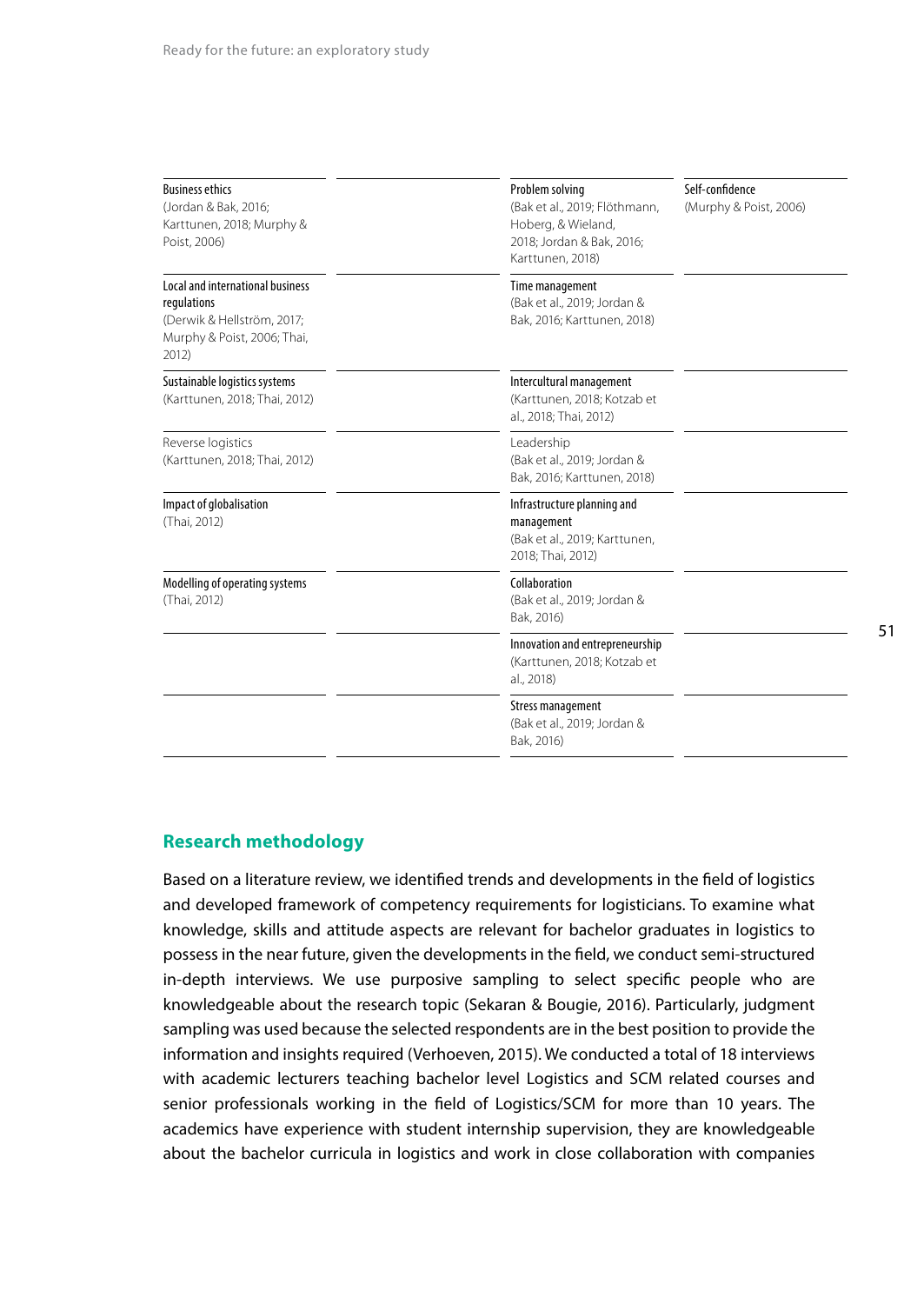in the industry. As such, they are knowledgeable about trends and developments in the sector, about current offerings in logistics bachelor curricula as well as industry needs. Most professionals have experience as hiring managers of graduate students, hence, they have first-hand information on recruiting requirements of junior logisticians. Additionally, given their experience in the sector, they are knowledgeable about current trends and developments. All but one respondent work in The Netherlands.

# **Data sources and research instruments**

The purpose of the interviews is twofold. Given that competency requirements change with trends and developments in the sector, the aim is to obtain insight in competency requirements of logistics bachelor graduates as well as to gain understanding of future developments in the field of logistics and how they affect competency requirements of bachelor graduates that start as entry-level logisticians in the industry.

*Interviews with academics.* In total, eight in-depth semi-structured interviews were conducted with academics. As these academics all work in close collaboration with companies and have experience with student internship supervision, these interviews helped to gain insight in trends and developments in logistics and what these imply for competency requirements of bachelor graduates in logistics.

*Interviews with senior logistics professionals.* In total, ten in-depth semi-structured interviews were conducted with senior logistics professionals. These interviews helped us to gain insights in the most prevalent logistics trends and developments considered by companies. Additionally, it provided information on the competency aspects of bachelor graduates that companies consider important now and in the near future, particularly given the developments in the sector.

The interviews are based on the preliminary logistics competency framework developed in section 2. First, we asked open questions about future logistics trends. Thereafter, we asked questions directly related to logistics trends identified in the literature review. Second, we asked open questions about knowledge, skills and attitude requirements that are considered critical for bachelor graduates as future logisticians. Again, we followed up with questions about specific KSA's. We started with open questions as we wanted respondents to come up with ideas and suggestions that they consider relevant, before providing them with suggestions about trends, developments and KSA's, therewith possibly biasing information provided. In this regard, the competency framework from section 2 was used as a checklist. Respondents were encourages to elaborate on their answers to obtain in-dept insight. The interviews were recorded and transcribed afterwards.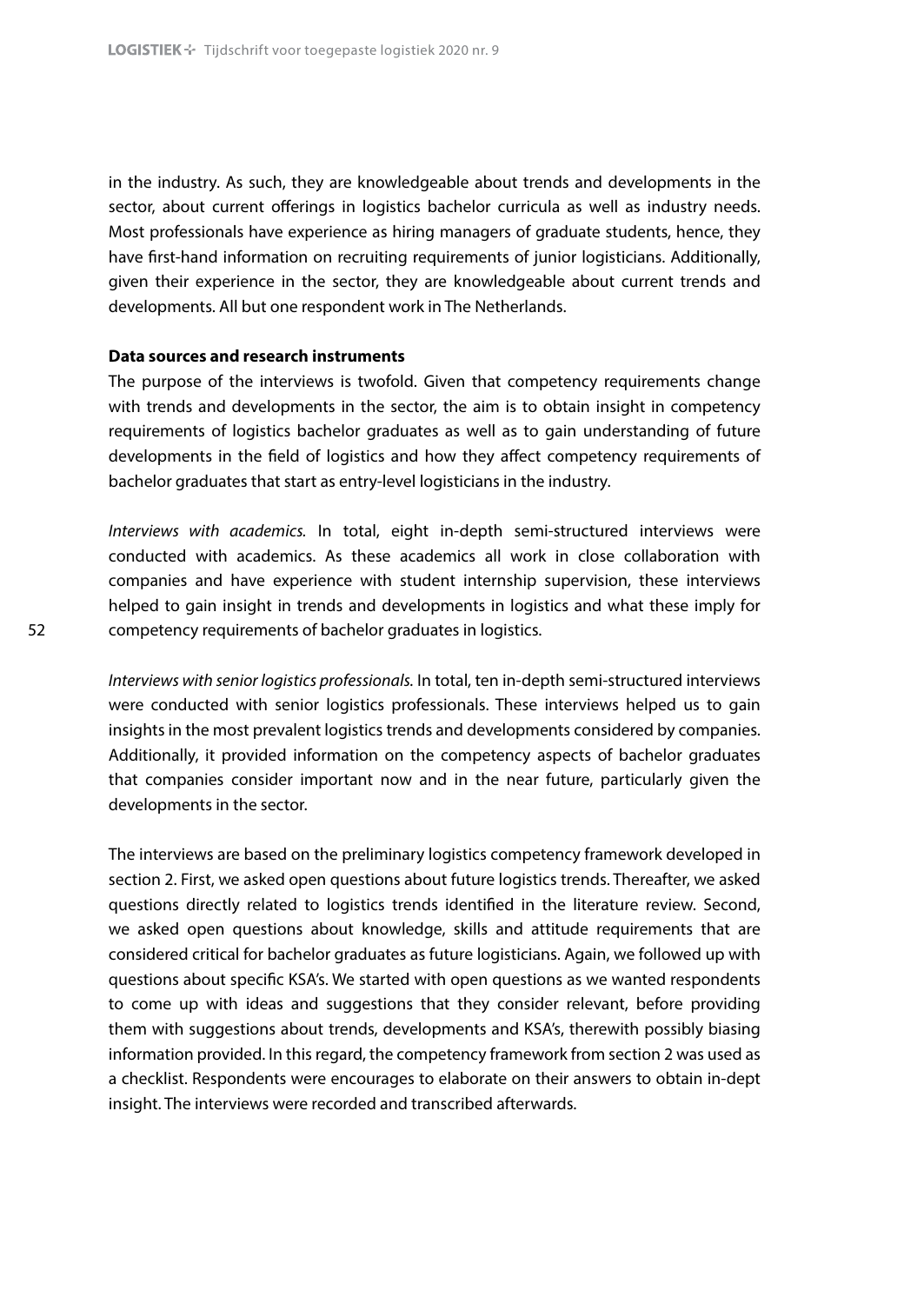## **Data analysis**

To be able to analyse the amount of data generated through qualitative data collection, the transcribed interviews were coded and categorized for analysis. We rearranged the qualitative data to help recognize patterns in the data and to draw meaningful conclusions (Sekaran & Bougie, 2016). The data analysis is based on four steps (Sekaran & Bougie, 2016): The researchers coded the data by formulating codes based on the content of key phrases or sentences. For instance, remarks about customer relation management were coded as 'CRM' and insights about information-driven technology and big data were coded as 'data'. As an example of what the coding scheme looks like, Figure 1 provides an overview of part of the coding scheme used. Column 2 shows the code name that was used and column 3 provides a brief explanation of the code.

Once the data was coded, the codes were categorized. The types of trends are distinguished into social trends and technological trends, based on the categorisation of the DHL Trend Radar (Chung et al., 2018). As explained in section 1, following our definition of competency, we distinguish knowledge, skills and attitudes. Therefore, codes related to these KSA's were grouped together accordingly. Skills were categorized as hard skill or soft skill (see section 2.2.1). Column 1 in Figure 1 indicates the code (sub-)category based on this categorisation.

| <b>Category and</b><br>sub-category    | <b>Coding unit</b>       | <b>Description</b>                                                                                                                       | Resp.<br>(A).1 | Resp.<br>(A).2 | Resp.<br>(A).3 | Resp.<br>(SP).1 | Resp.<br>(SP).2 | Resp.<br>(SP).3 | count<br>(A)   | count<br>(SP) | count<br>(total) |
|----------------------------------------|--------------------------|------------------------------------------------------------------------------------------------------------------------------------------|----------------|----------------|----------------|-----------------|-----------------|-----------------|----------------|---------------|------------------|
| Future<br>trends (T)                   | automation               | robotics, automation<br>process operation, drone                                                                                         |                |                |                |                 |                 |                 | 5              | 6             | 11               |
| Future<br>trends (S)                   | sustain-<br>ability      | sustainable business<br>development                                                                                                      |                |                |                |                 |                 |                 | $\overline{4}$ | 5             | 6                |
| Knowledge                              | <b>Business</b>          | general business knowledge,<br>financial/T/sale&marketing/<br>supply chain fiance, opera-<br>tion process, understand the<br>value chain |                |                |                |                 |                 |                 | 5              | 9             | 14               |
| Soft skills                            | communi-<br>cation       | internal and external<br>communication                                                                                                   |                |                |                |                 |                 |                 | 6              | 6             | 12               |
| Hard skills                            | IT & data                | basic to intermediate IT skills:<br>data analysis: interpretation<br>and understand the data                                             |                |                |                |                 |                 |                 | 6              | 9             | 15               |
| Attitude                               | proactive/<br>initiative | proactive, taking the<br>initiative, don't wait until<br>problem come to you                                                             |                |                |                |                 |                 |                 | 5              | 8             | 13               |
| Must-have skills                       | data                     | data analysis                                                                                                                            |                |                |                |                 |                 |                 | 7              | 8             | 15               |
| Better to have,<br>no obligated skills | leadership               | leadership and managerial<br>skills                                                                                                      |                |                |                |                 |                 |                 | 8              | 8             | 16               |

**Figure 1** Partial sheet of the data analysis process. Each trend/development and KSA is shown with one code as an example. T = Technology,  $S =$  Social,  $A =$  Academics,  $SP =$  Senior professional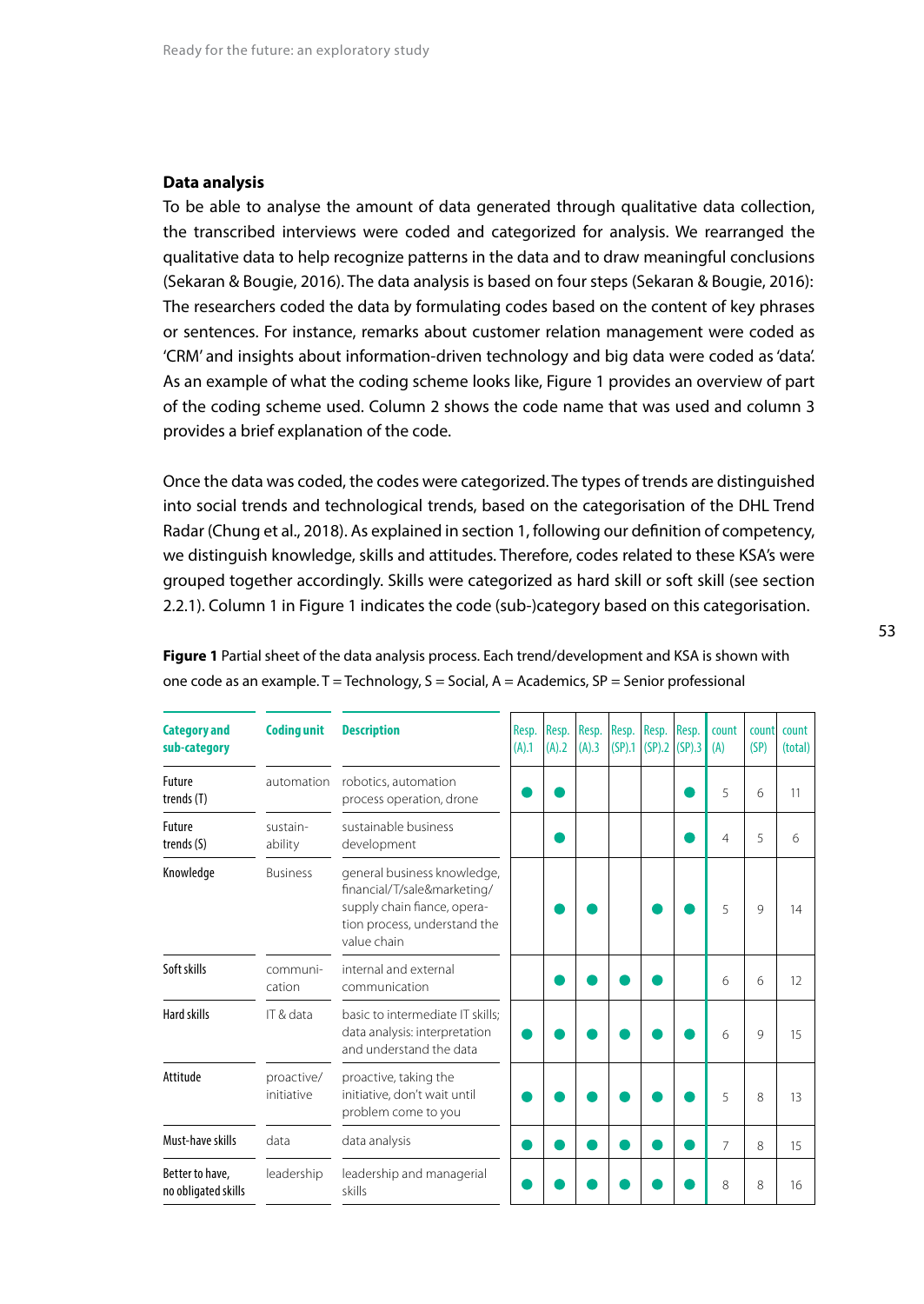# **Findings**

In this section, we present the findings from the in-depth interviews. First we discuss the trends and development that the respondents observe and expect to develop in the field of logistics in section 4.1. Finaly, in section 4.2, we present the findings on the competency requirements of future logistics graduates.

# **Trends in logistics**

Based on their experience in the field of logistics, respondents provided an outlook on the developments that will affect the field of logistics in the near future (i.e., the coming three to five years). In this regard, respondents addressed various technological as well as social and business trends which they observe in the industry and/or expect to develop in the area of logistics. An overview of the trends mentioned in the interviews is given in Table 2. Respondents agree that automation and robotisation will continue to develop in, and change, operations processes. They believe such technology will continue to be one of the main trends in the field of logistics in the coming years. An academic addressed the potential of drones to be used for the delivery of goods and he expects to see this application more and more in the future. Respondents also recognise that the use of Data Science is a key trend that will significantly affect the field of logistics. Relatedly, respondents observe and expect that logistics operations will digitalise further. Because of the technological trends and developments resulting, for instance, in more and more possibilities to collect, store and analyse data, logistics will become smarter. This offers opportunities for companies to further reduce their logistics costs.

Furthermore, various social and business trends were highlighted by the experts in our study. For one, sustainability is expected to continue to grow in importance. Particularly, stakeholders' expectations about sustainable business operations force companies to implement sustainability strategies. Also, respondents expect that the demand for human capital, particularly high-skilled logisticians, remains an important issue. The working population in the logistics sector is ageing. In the coming years, this will result in an increase in the outflow of logistics professionals. At the same time, the inflow of logistics professionals is declining, strengthening personnel shortages. Furthermore, to be able to compete in the marketplace customisation and personalisation of products and services as well as customer relationship management is expected to grow in importance. In this regard, the use of omni-channel strategies will be important for organisations to improve customer/user experience.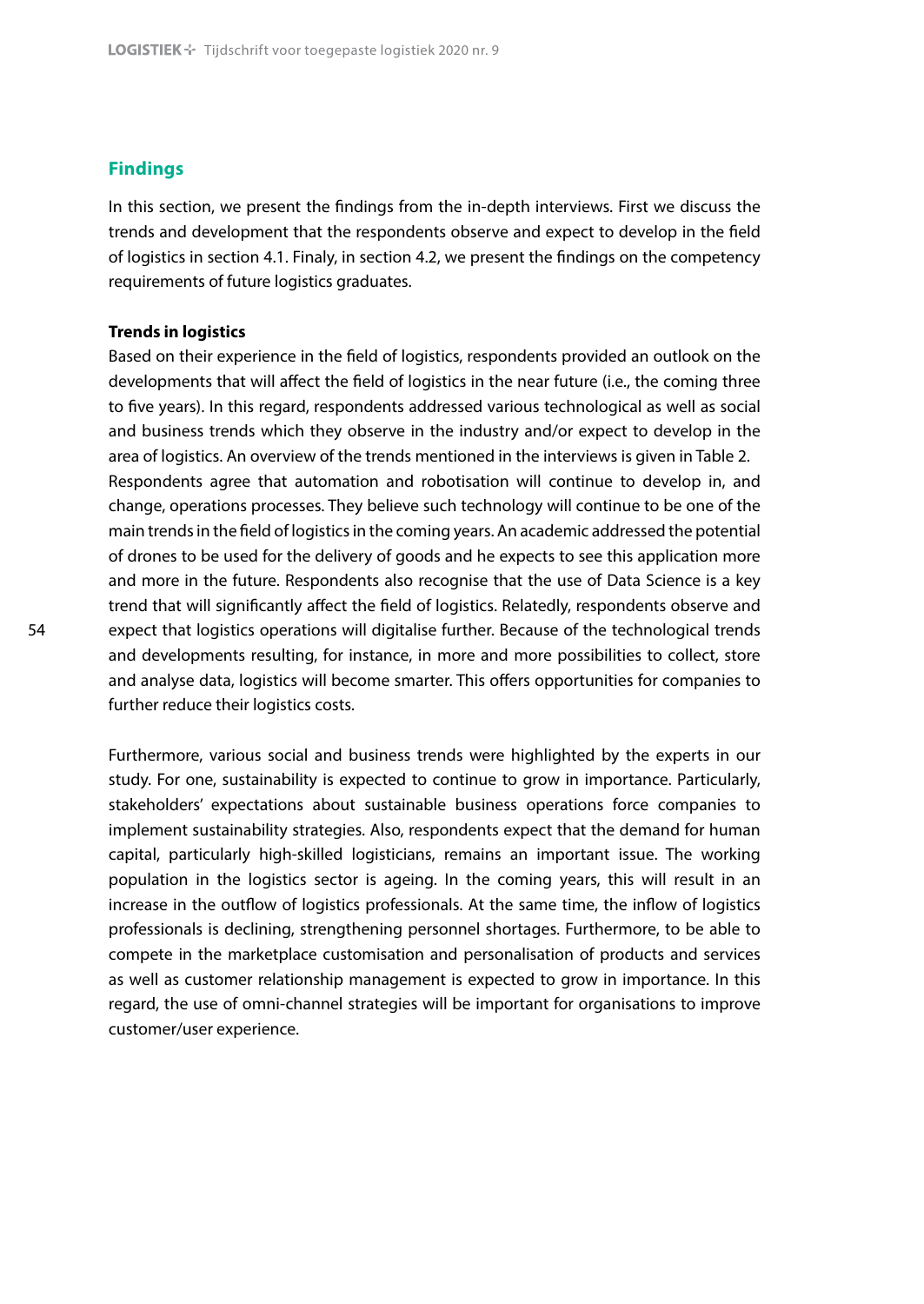Additionally, respondents indicate that collaborations between companies and their stakeholders will continue to grow in importance in order to be able to keep up with the rapid developments in their business environment. In response to technological developments, changing customer demands and the prevalence of societal issues, new business models will be created and some companies might combine different business strategies. Respondents expected that the trends they observe and expect to develop will provide more opportunities to increase the efficiency of operations, enable shorter leadtimes and further optimize supplychains

**Table 2** Findings of technological and social & business trends.

| <b>Technological trends</b>          | Automation, robotisation, drones                                         |  |  |  |  |
|--------------------------------------|--------------------------------------------------------------------------|--|--|--|--|
|                                      | Information- and data-driven technologies, big data                      |  |  |  |  |
|                                      | IT technology (e.g., blockchain, artificial intelligence)                |  |  |  |  |
|                                      | Digitalisation of operations                                             |  |  |  |  |
| <b>Social and business</b><br>trends | Importance of sustainability                                             |  |  |  |  |
|                                      | Increasing stakeholder expectations                                      |  |  |  |  |
|                                      | Personalisation and customisation of products and services               |  |  |  |  |
|                                      | Demand for highly skilled logisticians                                   |  |  |  |  |
|                                      | E-commerce                                                               |  |  |  |  |
|                                      | Customer relationship management                                         |  |  |  |  |
|                                      | Sharing economy and sharing logistics                                    |  |  |  |  |
|                                      | Omni-channel strategies                                                  |  |  |  |  |
|                                      | Complexity of supplychain structures                                     |  |  |  |  |
|                                      | Standardisation of logistics operations, controlled by large enterprises |  |  |  |  |
|                                      | Quality control                                                          |  |  |  |  |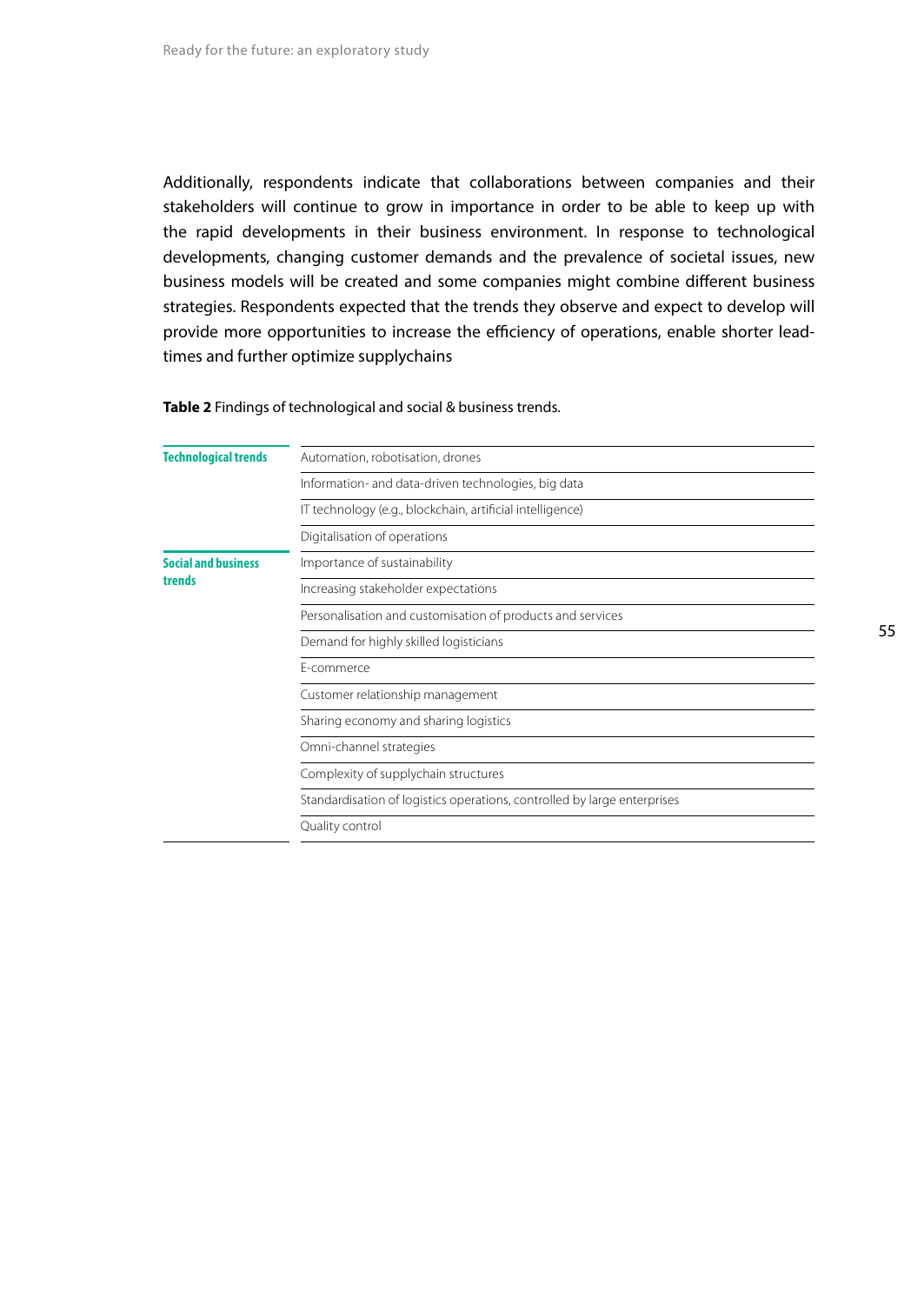**Table 3** Findings of competency requirements (knowledge, skills, attitudes) for logistics graduates. Additions to the preliminary framework are indicated in italics

| <b>Knowledge about</b>             | <b>Skills</b>                                                            | <b>Attitude</b>                      |              |  |  |
|------------------------------------|--------------------------------------------------------------------------|--------------------------------------|--------------|--|--|
|                                    | Hard skills                                                              | Soft skills                          |              |  |  |
| <b>Basic logistics</b>             | Analytical                                                               | <b>Business communication</b>        | Flexibility  |  |  |
| Basic technology and<br>innovation | Planning                                                                 | Collaboration                        | Constructive |  |  |
| Data Science                       | IT and database<br>* Data Science<br>* ERP systems<br>* Excel, MS Office | Strategic                            | Openness     |  |  |
| General business                   | Foreign language                                                         | Teamwork                             | Proactive    |  |  |
| IT and software                    |                                                                          | Problem solving                      | Curious      |  |  |
| Sustainability                     |                                                                          | Time management                      | Adaptive     |  |  |
| Process management                 |                                                                          | Intercultural management             | Reliable     |  |  |
| Change management                  |                                                                          | Leadership                           |              |  |  |
|                                    |                                                                          | Innovation and entrepre-<br>neurship |              |  |  |
|                                    |                                                                          | Managerial                           |              |  |  |

# **Competency requirements**

The findings on competency requirements of logistics bachelor graduates are provided in Table 3. The table indicates the knowledge, skills and attitude aspects that experts in our study identified as important for bachelor graduates in logistics in the near future. Additions and changes to the preliminary framework are indicated in italics. In sum, knowledge and skills related current technological developments such as robotics, blockchain, the internet of things and artificial intelligence were indicated to be important. At the same time, respondents underlined the increasing importance of soft skills compared to hard skills. Next, we discuss the findings on important knowledge, skills and attitude requirements in more detail. We do so by relating them to the trends and developments that are identified, and expected to develop, in logistics practice.

#### *Knowledge*

Respondents acknowledge that basic logistics knowledge, such as knowledge on warehouse and inventory management, incoterms, customer service, trade law, forecasting, e-commerce and process optimisation remain essential knowledge for young logisticians. Furthermore, technological trends play an important role in the logistics sector. Trends such as digitalisation, robotics, blockchain, internet of things, artificial intelligence and developments in the field of Data Science change, and will continue to change, the way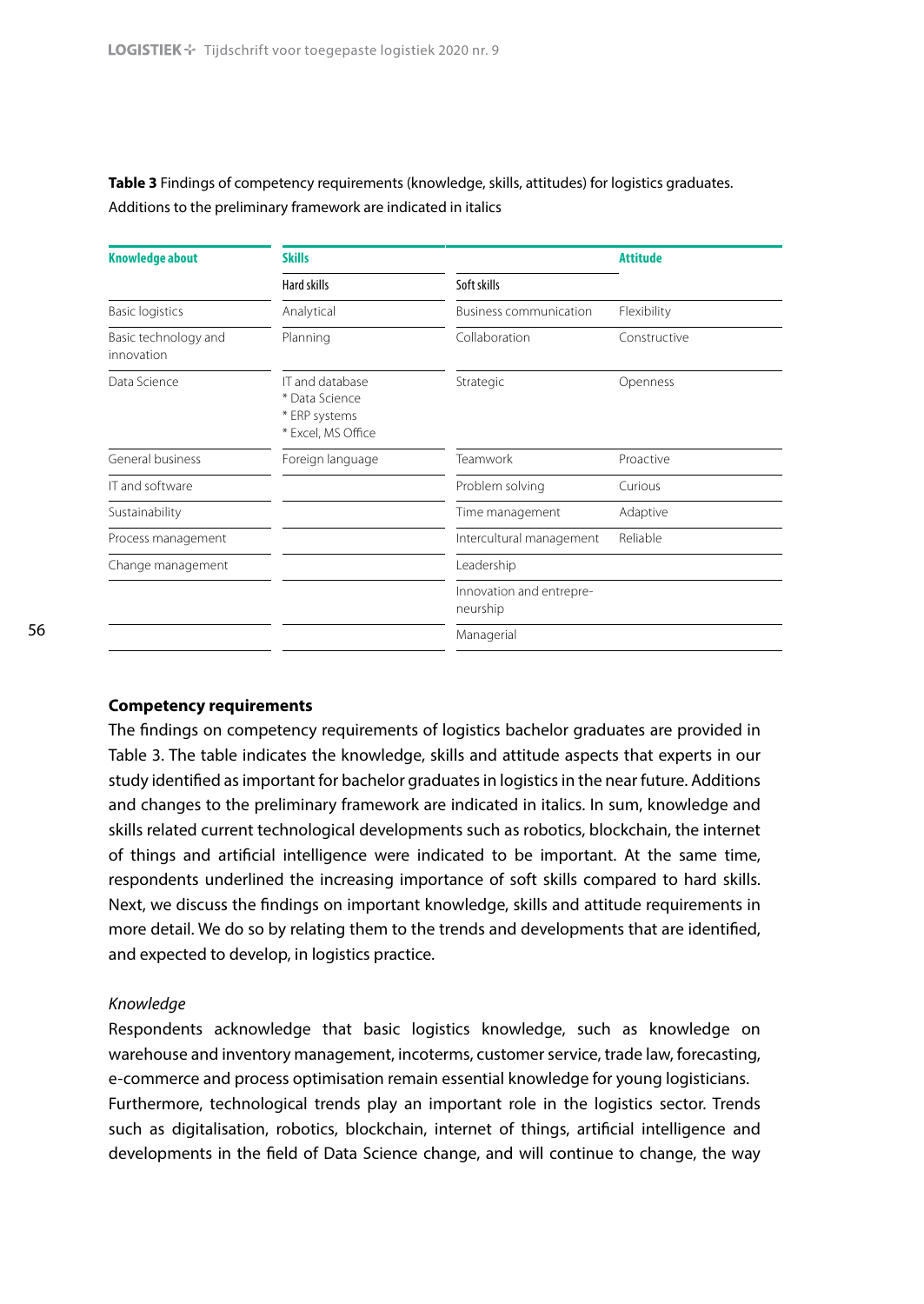jobs are performed and work is organized. Some jobs will change in task content, others will disappear and new jobs will arise. For logisticians it is important that they are able to work with these new technologies and tools, hence, knowledge about such technologies and related IT/software is essential to be able to function on the job. Therefore, logisticians should have a basic understanding of such technological developments and innovations and on how to apply these tools in practice.

In addition, respondents expect sustainability to become a more important knowledge area for logisticians. Sustainability is an important issue that concerns the society as a whole. In the field of logistics efforts are taken, and have to be taken, to make supplychains more sustainable. In addition, stakeholder expectations regarding sustainability increase. Therefore, junior logisticians should have knowledge about green logistics/sustainability and innovations and developments in this area. In this regard, one may speak about understanding of the circular economy, an economy 'that is restorative by design, and which aims to keep products, components and materials at their highest utility and value, at all times' (Webster, 2017, p. 17). Also, our respondents indicated that it is important for future logistics graduates to have a proper understanding of the entire business process. Because of, amongst others, the globalisation of supplychains and business operations, the business environment becomes more complex. Maintaining and improving efficiency and optimizing the use of resources becomes more complex. At the same time, logistics is linked more and more to the strategic business processes of companies and organisations. Therefore, it is important that logisticians are able to take a broader perspective, to see linkages and be able to cooperate with other departments/functions. Hence, it is vital that logistics graduates gain knowledge about general business (e.g., finance, marketing and sales, operations management). Relatedly, knowledge about business processes, including business process management, analysis and improvement, is essential.

However, knowledge about the business and how to do things should be complemented with knowledge about change management. In order to implement initiatives, to bring about change, to be able to improve, the status quo has to change. People have to do things differently or have to do different things. To realise this, knowledge about change management is considered highly important.

#### *Skills*

To adequately function on the job, knowledge or understanding alone is not sufficient. Knowledge should be applied appropriately to successfully perform tasks and activities, i.e., one should have the right skills. Respondents in this study indicate that whilst hard skills remain important, soft skills will become more important in the future.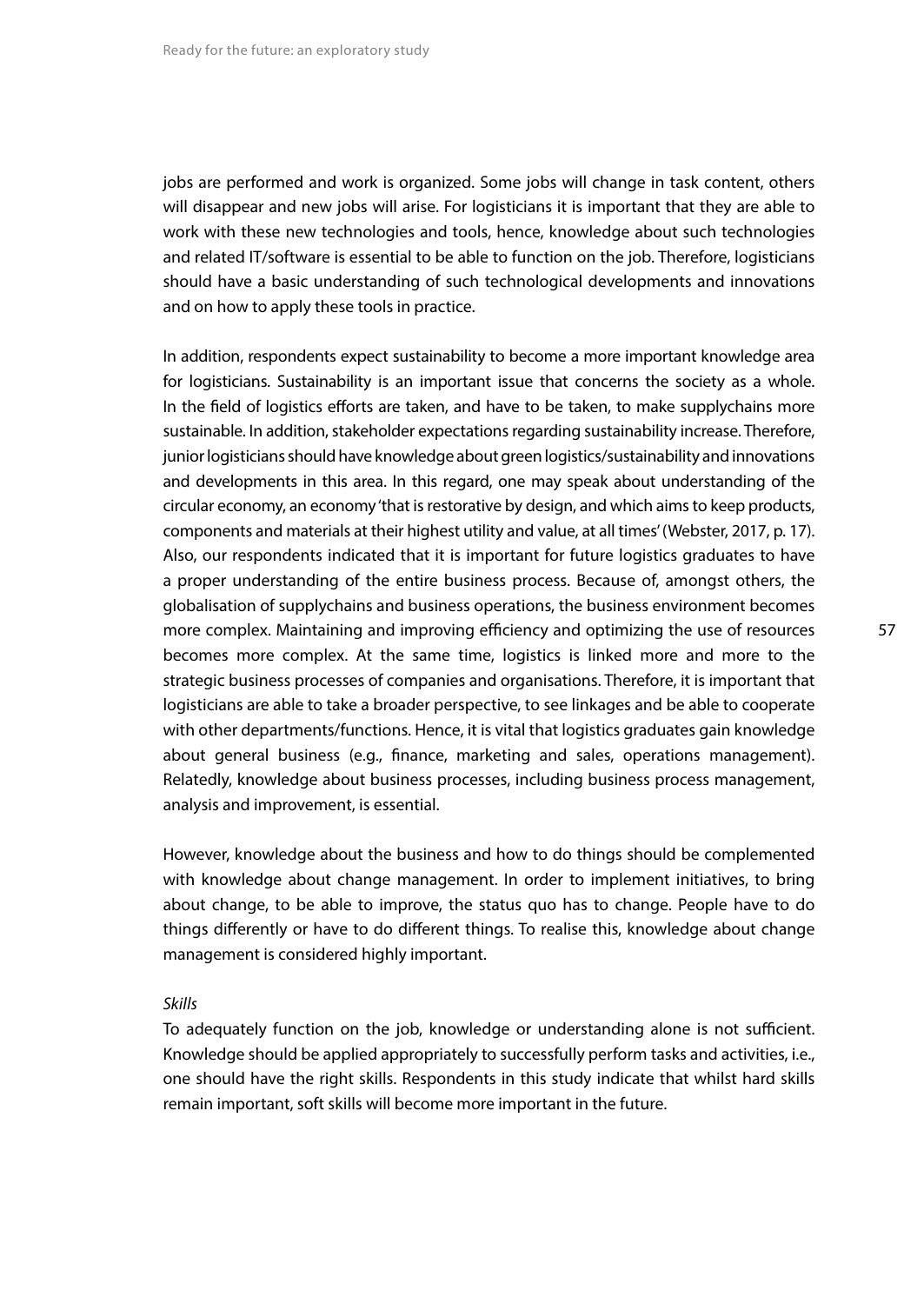#### *Hard skills*

With more possibilities to collect and store increasing amounts of data, and more possibilities to analyse data, digital and data analysis tools will be applied more often in business activities. Therefore, having appropriate IT and data science skills are becoming more important for logistics graduates. It has been acknowledged that graduates are able to work with IT systems, for instance ERP systems that are used in practice. Relatedly, it becomes more important to have data science skills to be able to process data to distil relevant information and understand and interpret results. In this regard, analytical skills, i.e., the ability to analyse information, to be able to detect patterns, to make sense of data, to think critically, are highly important. Respondents indicate that, as MS Excel is often used in logistics business to analyse and plan logistics activities, respondents stress the relevance of having sufficient MS Excel skills. Furthermore, respondents indicate that speaking one or more foreign languages is also relevant for logistics graduates.

## *Soft skills*

Experts in our study emphasized the increasing importance of soft skills. The business environment becomes more complex and cross-border logistics activities will increase. To operate in such an environment, logisticians must nog only have good communication skills, but also good intercultural management skills to be able to work with people with different cultural backgrounds. Our respondents acknowledge the importance of leadership and management skills but indicate that these are skills that can, and typically, are being developed through experience, hence, they can be developed at a later stage and are not necessarily must-haves for bachelor graduates in logistics. Moreover, time management, i.e., being able to prioritize tasks to get the job done in time, as well as problem-solving skills are also considered to be important skill requirements.

#### *Attitude*

Our respondent acknowledge the importance of a professional attitude. This is particularly important in the field of logistics given the way in which work is arranged. Often logisticians work independently, without close proximity to supervisors. Such a working environment brings about responsibility. Indeed, reliability was indicated as an important attitudinal trait. Senior professionals in our study believe the work performance of logistics graduates could be highly influenced by their attitude. Based on observations and evaluation of logistics graduates' working performance, these professionals indicate that the ones who are enthusiastic, flexible and motivated are more likely to adapt their working environment faster, learn more new knowledge at work and perform better than the ones who are demotivated, rigid and passive. Professionals indicated that attitude aspects play an important role in the recruitment process.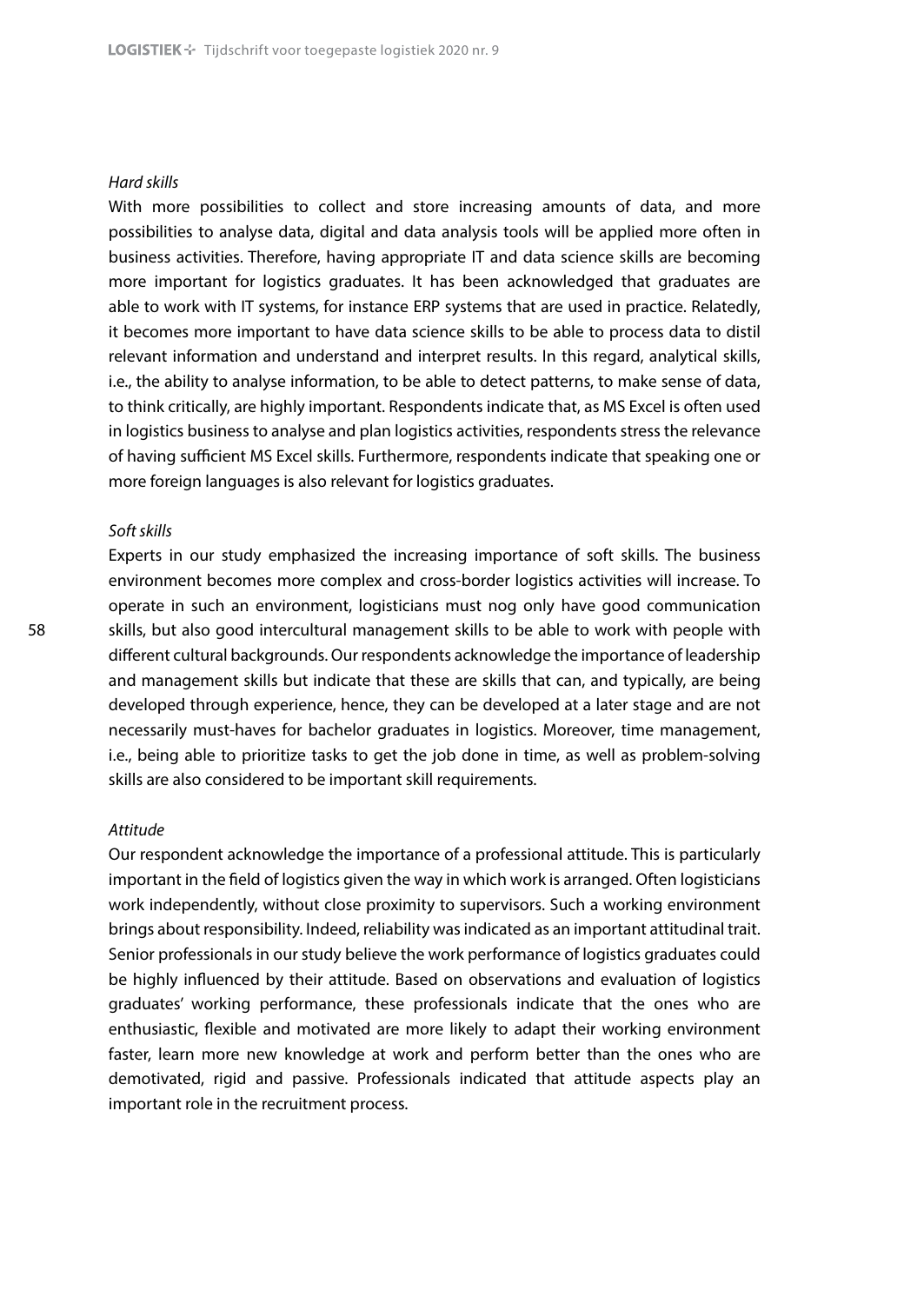In addition, our respondents indicated that logistics graduates should be proactive and curious. Given the fast changing business environment they need to be flexible with working routines and know-how to adapt to changes in the working environment. On the top of this, logistics graduates need to maintain a constructive attitude; they need to be open to new ideas, support the team and be helpful in tackling problems.

# **Discussion**

To keep up with the fierce competition in the field of Logistics and SCM, companies require employees with the appropriate competencies to fulfil their job successfully. With the rapid societal and technological developments companies face, the role as well as the required knowledge and skillset of logisticians is changing. To deliver logistics professionals that can fulfil their job adequately, it is important to update curricula of educational programs in Logistics and SCM on a regular basis.

However, while competencies have received increasing attention in Logistics and SCM research (Hohenstein et al., 2014), there are no or limited recent and solid studies that provide insight on competencies that graduates starting as entry-level logisticians should possess. Therefore, in this study, we examined developments in the field of Logistics and SCM and analysed the competency requirements of bachelor graduates in logistics now and in the near future. To do so, we conducted a literature review complemented with indepth interviews with professionals and academics.

The findings indicate the importance of technological trends such as digitalisation, automation and robotics, and data-driven logistics, blockchain and artificial intelligence. These trends may help companies to reduce logistics-related costs, increase margins, improve operational processes and shorten lead times and optimize supplychains. Additionally, the impact of social and business trends such as the focus on sustainability, increasing customer expectations, more personalisation and customisation and the growth of e-commerce should be taken into ccount. The complexity of supplychains increases, they become more agile and relationship-focused, different stakeholders are involved and customers have higher expectations leading to more personalisation and responsiveness (Kersten et al., 2017). To keep up with the competition and developments in the business environment, quickly applying and/or adapting to these developments is vital. To enable this, employees should have the appropriate competencies (Wagner et al., 2019).

Technological developments like automation and robotisation significantly impacts logisticians jobs. Some jobs change in terms of content, others disappear and new ones arrive (Chung et al., 2018; Wilkinson & Barry, 2020). For example, the automation of warehouses makes human order pickers unnecessary. However, employees are required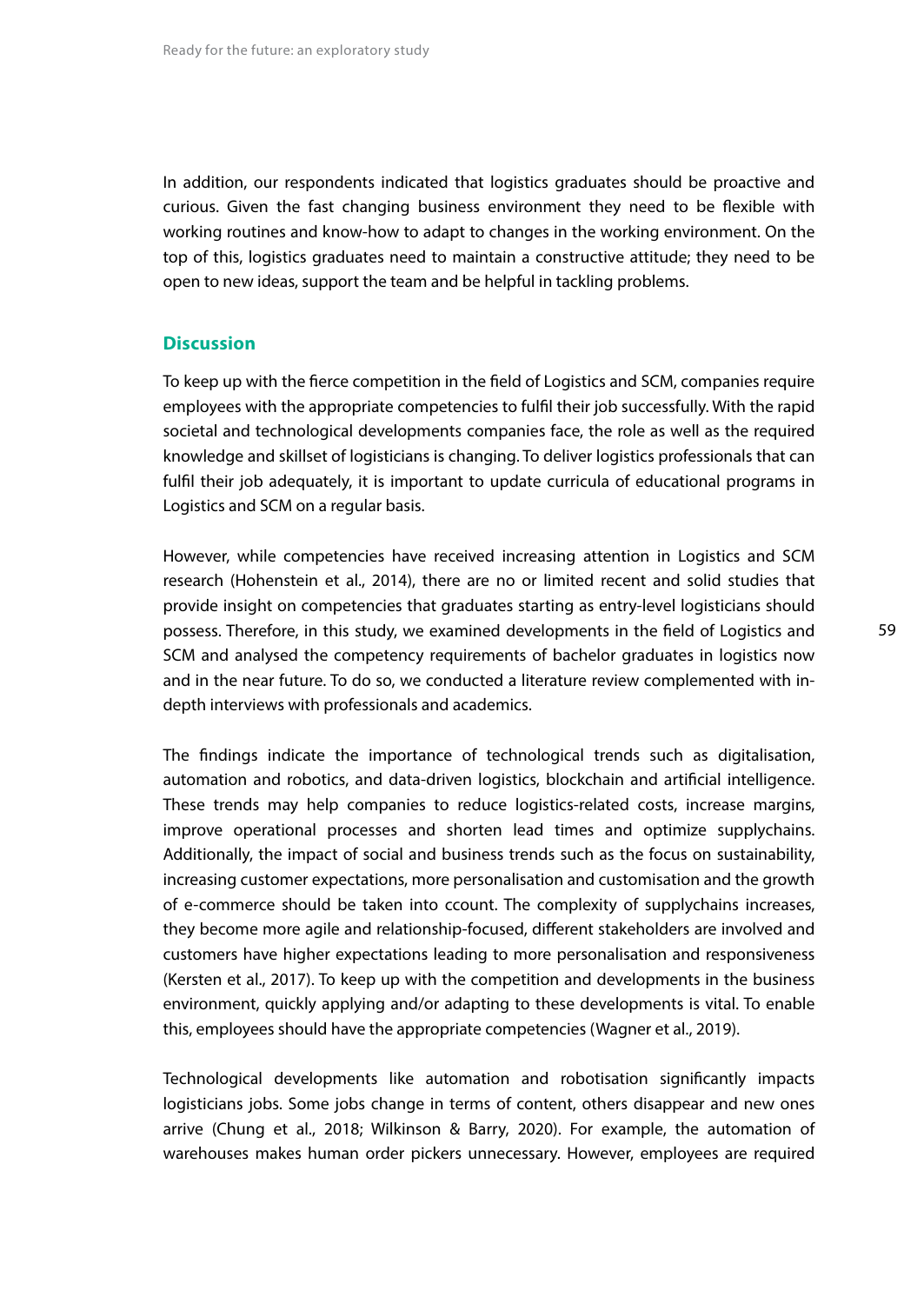to monitor the automated processes, to act when the technology fails and to handle exceptions (Pals, 2019). At the same time, technological developments will also enable the improvement of the quality of jobs as they take over repetitive and/or labour intensive tasks (Wilkinson & Barry, 2020). Note that technological advancements are also necessary given the increasing shortage in skilled logisticians on the one hand, and e.g., a growth in e-commerce purchases and related pressure to shorten order fulfilment and delivery times on the other hand (Chung et al., 2018).

With these technological advancements, operational tasks are being automated more, with, for instance, the use of AI to automate back-office tasks. This requires employees who have a monitoring role, who have a proactive attitude and possess problem-solving skills, who are creative and pragmatic to act on exceptions and problems that arise. Thereby, the focus of the logistician shifts from the operational to the strategic level (de Vries et al., 2019). Whereas in logistics traditionally the focus was on efficiency and economies of scale, the focus will be more on being smart (Pals, 2019).

The logistician of the future will be for a large part an analyst and hard skills remain important. As a result of technological developments, possibilities to collect, store and analyze data, increase, enabling data-driven decision-making. For instance, telematics systems that continuously collect data about vehicle locations or RFID technology enabling the tracking of products in warehouses and from door to door offer opportunities for, amongst others, optimisation of transport planning or order picking. To seize those opportunities and reap the benefits, companies require employees who have basic knowledge about technology and innovation, about IT and software and data science but also hard analytical skills, IT and data science skills to transform data to information that can be used for decision-making. Analytic skills are important to understand business processes and optimally use IT tools (de Vries et al., 2019). Interestingly, Wilkinson and Barry (2020) report that about 90% of the jobs now require IT skills but that there are over 60 million people in the EU that have insufficient basic skills in this area.

Besides the technological developments, the social context is becoming more important in logistics. Amongst others, strategies will focus more on (long term) relationships than (short term) transactions, there is more customisation and more internal and external (international) collaboration. These developments ask for logisticians who possess soft skills such as collaboration skills and communication skills but also intercultural management skills. Furthermore, technological innovations play an important role and potentially have a large impact. However, their success largely depends on the successful adaptation and implementation by employees. It means that employees have to have a flexible, adaptive attitude and are open to lifelong learning to function in a continuously evolving environment. To realize change, soft skills such as change management and leadership skills and being able to motivate and coach people are becoming more important.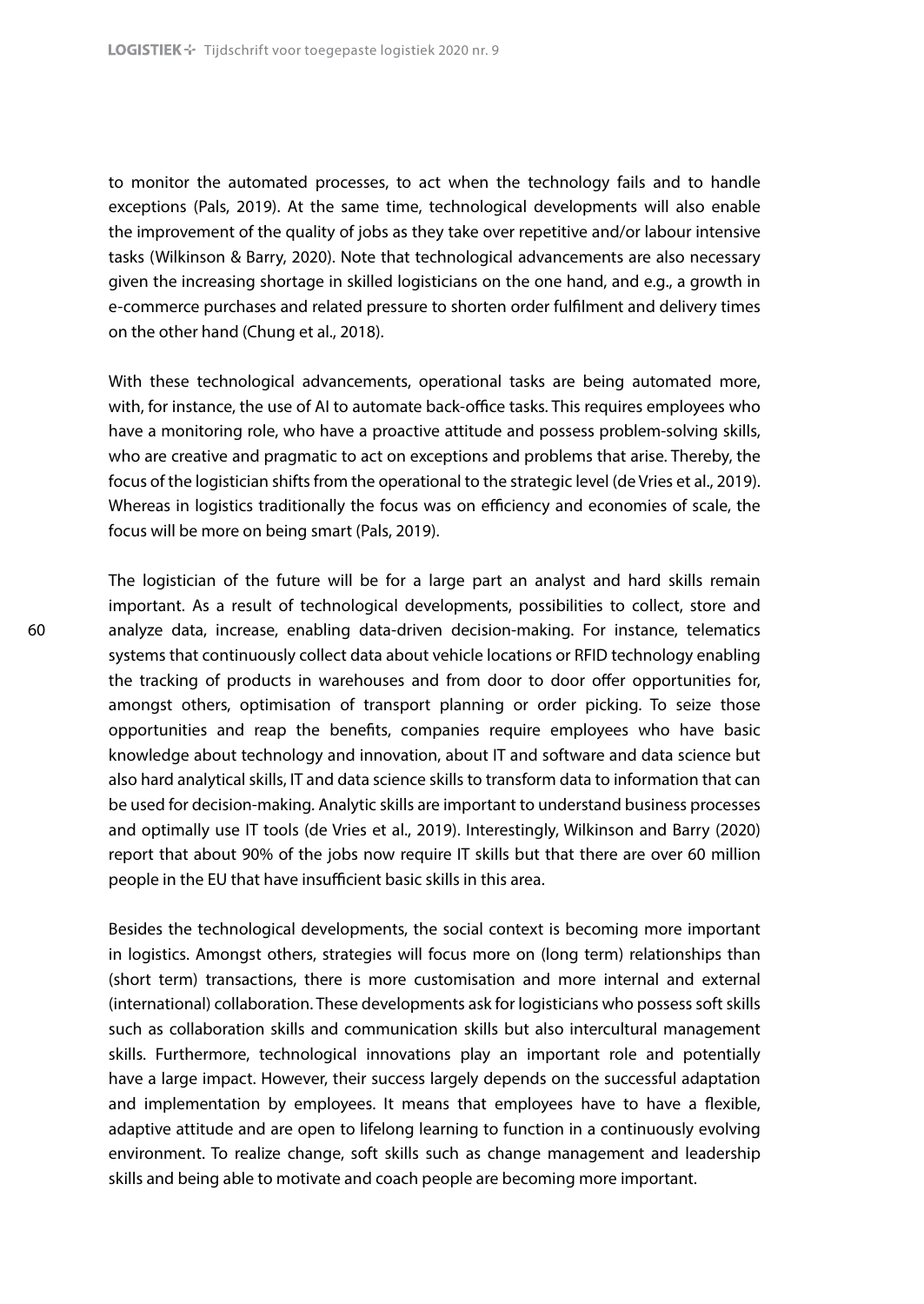To summarize, having a T-shaped profile, possessing specialist- and general knowledge and skills, is, and will be, important for logisticians (de Vries et al., 2019). Logistics employees should be specialists and generalists at the same time. Specialist knowledge and skills are required for e.g., process optimisation and the functioning in specific links in the chain. As logistics is the linking pin between different parts of the company/the supplychain, general knowledge about other business areas and an interdisciplinary perspective are required to be able to communicate and understand the functioning of different parts of the chain. This study has some limitations and offers directions for futher research. First, this study focssed particularly on competency requirements of logisticians in the Netherlands. Because logistics demands may vary depending on the logistics region, a direction for further research is to include other countries/regions in the study. In this regard, this study offers a starting point. Furthermore, this study is based on 18 in-depth interviews. While this was sufficient given the exploratory nature of this study, a suggestion for further research is to develop a survey to obtain more representative insight in the importance of KSA's, to assess their relative importance and compare findings across countries or regions. The findings of this study can be used as a starting point.

# **Conclusion**

In this study we developed a framework listing the competency requirements for bachelor graduates in logistics given the trends and developments within the logistics sector. This framework provides insight for bachelor logistics education programs to develop their logistics and supplychain management curricula so they are tailored to the future competency requirements in the sector. We conducted a literature review that was complemented with in-depth expert interviews. Technological developments like automation and robotisation significantly impact logisticians jobs and their competency requirements. With these technological advancements, operational tasks are being automated more and decision-making will be more data-driven. Logisticians will take on more monitoring roles. As a result, analytical and problem-solving skills, a proactive, adaptive and flexible attitude, knowledge and skills regarding technology and innovation, IT and software, and data science are becoming more important. At the same time, the social context will become more important. On the one hand, strategies are more relationfocused, there is more customisation and collaboration. On the other hand, technological developments are to be adapted and implemented by employees in order to reap the benefits. A flexible, adaptive attitude will become important and communication and collaboration skills, change management, managerial and leadership skills to realize change will be more important. Having a T-shaped profile, i.e., being a specialist and a generalist, remains vital for graduate logisticians in the near future.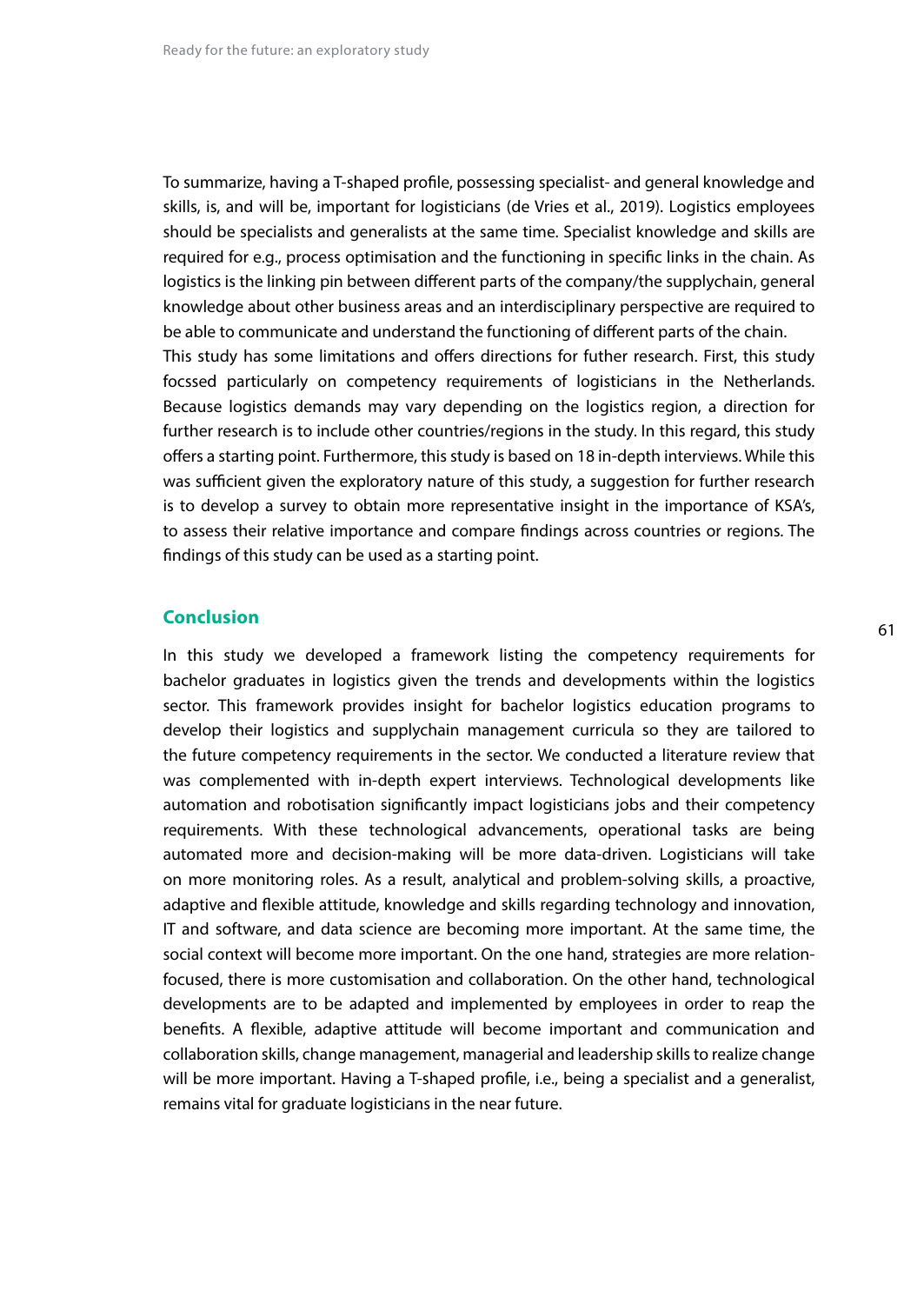# **References**

- Baartman, L. K. J., & De Bruijn, E. (2011). Integrating knowledge, skills and attitudes: Conceptualising learning processes towards vocational competence. *Educational Research Review*, *6*(2), 125–134. https://doi.org/10.1016/j.edurev.2011.03.001
- Bak, O., Jordan, C., & Midgley, J. (2019). The adoption of soft skills in supplychain and understanding their current role in supplychain management skills agenda: A UK perspective. *Benchmarking*, *26*(3), 1063–1079. https://doi.org/10.1108/BIJ-05-2018- 0118
- Bölsche, D., Klumpp, M., & Abidi, H. (2013). Specific competencies in humanitarian logistics education. *Journal of Humanitarian Logistics and Supply Chain Management*, *3*(2), 99– 128. https://doi.org/10.1108/JHLSCM-08-2012-0019
- Bourlakis, M., Sodhi, M. M. S., & Son, B. G. (2013). The relative emphasis on supply-chain/ logistics topics by UK industry in hiring postgraduates and by UK universities in teaching and research. *International Journal of Logistics Research and Applications*, *16*(6), 506–521. https://doi.org/10.1080/13675567.2013.841134
- Carter, P., & Carter, J. R. (2007). The future of supply management Part III: Organisation + talent. *Supply Chain Management Review*, *11*(8), 37–43.
- Cedefop. (2014). Terminology of European education and traninig policy. In *Cedefop*. https:// doi.org/10.2801/15877
- Chung, G., Gesing, B., Chaturvedi, K., & Bodenbenner, P. (2018). Logistics Trend Radar 2018/2019. In *DHL Customer Solutions & Innovations* (Issue April). https://www. logistics.dhl/content/dam/dhl/global/core/documents/pdf/glo-core-trend-radarwidescreen.pdf
- Council of the European Union. (2018). Council Recommendation of 22 May 2018 on key competences for lifelong learning. In *Official Journal of the European Union*. https:// eur-lex.europa.eu/legal-content/EN/TXT/PDF/?uri=CELEX:32018H0604(01)&rid=7
- de Vries, R., de Craen, J., & Mandemakers, A. (2019). *Beroeps- en opleidingsprofiel Logistiek*.
- Derwik, P., & Hellström, D. (2017). Competence in supplychain management: a systematic review. *Supply Chain Management*, *22*(2), 200–218. https://doi.org/10.1108/SCM-09- 2016-0324
- Derwik, P., Hellström, D., & Karlsson, S. (2016). Manager competences in logistics and supplychain practice. *Journal of Business Research*, *69*(11), 4820–4825. https://doi. org/10.1016/j.jbusres.2016.04.037
- Ellinger, A. E., & Ellinger, A. D. (2014). Leveraging human resource development expertise to improve supplychain managers' skills and competencies. *European Journal of Training and Development*, *38*(1–2), 118–135. https://doi.org/10.1108/EJTD-09-2013-0093
- Flöthmann, C., Hoberg, K., & Gammelgaard, B. (2018). Disentangling supplychain management competencies and their impact on performance: A knowledge-based view. *International Journal of Physical Distribution and Logistics Management*, *48*(6), 630–655. https://doi.org/10.1108/IJPDLM-02-2017-0120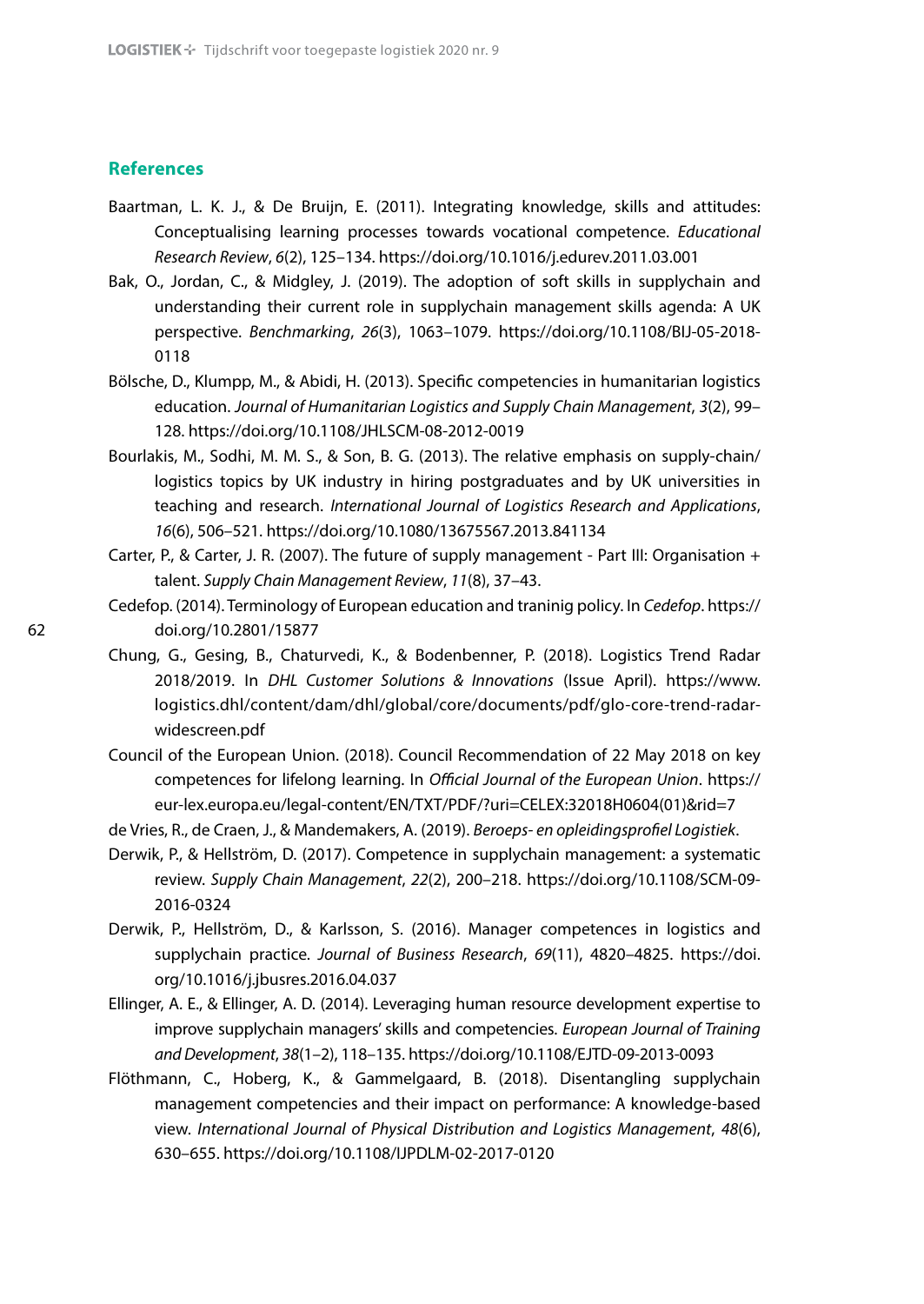- Flöthmann, C., Hoberg, K., & Wieland, A. (2018). Competency requirements of supplychain planners & analysts and personal preferences of hiring managers. *Supply Chain Management*, *23*(6), 480–499. https://doi.org/10.1108/SCM-03-2018-0101
- Gibson, B., & Cook, R. L. (2003). Entry-level logistics management hiring issues. *The International Journal of Logistics Management*, *14*(1), 121–134.
- Giunipero, L. C., Hooker, R. E., & Denslow, D. (2012). Purchasing and supply management sustainability: Drivers and barriers. *Journal of Purchasing and Supply Management*, *18*(4), 258–269. https://doi.org/10.1016/j.pursup.2012.06.003
- Giunipero, L. C., & Pearcy, D. H. (2000). World-class purchasing skills: An empirical investigation. *The Journal of Supply Chain Management*, *36*(4), 4–13.
- Gravier, M. J., & Theodore Farris, M. (2008). An analysis of logistics pedagogical literature: Past and future trends in curriculum, content, and pedagogy. *The International Journal of Logistics Management*, *19*(2), 233–253. https://doi.org/10.1108/09574090810895979
- Hohenstein, N. O., Feisel, E., & Hartmann, E. (2014). Human resource management issues in supplychain management research: A systematic literature review from 1998 to 2014. *International Journal of Physical Distribution and Logistics Management*, *44*(6), 434– 463. https://doi.org/10.1108/IJPDLM-06-2013-0175
- Jordan, C., & Bak, O. (2016). The growing scale and scope of the supplychain: a reflection on supplychain graduate skills. *Supply Chain Management*, *21*(5), 610–626. https://doi. org/10.1108/SCM-02-2016-0059
- Karttunen, E. (2018). Purchasing and supply management skills revisited: an extensive literature review. In *Benchmarking* (Vol. 25, Issue 9). https://doi.org/10.1108/BIJ-03- 2017-0047
- Kersten, W., Seiter, M., von See, B., Hackius, N., & Maurer, T. (2017). *Trends und Strategie in Logistik und Supply Chain Management*. http://logistiktrends.bvl.de/system/files/ t16/2017/Trends\_und\_Strategien\_in\_Logistik\_und\_Supply\_Chain\_Management\_-Chancen\_der\_digitalen\_Transformation\_-\_Kersten\_von\_See\_Hackius\_Maurer\_2017. pdf
- Kotzab, H., Teller, C., Bourlakis, M., & Wünsche, S. (2018). Key competences of logistics and SCM professionals – the lifelong learning perspective. *Supply Chain Management*, *23*(1), 50–64. https://doi.org/10.1108/SCM-02-2017-0079
- Kovács, G., Tatham, P., & Larson, P. D. (2012). What skills are needed to be a humanitarian logistician? *Journal of Business Logistics*, *33*(3), 245–258. https://doi.org/10.1111/ j.2158-1592.2012.01054.x
- Lutz, H., & Birou, L. (2013). Logistics education: A look at the current state of the art and science. *Supply Chain Management*, *18*(4), 455–467. https://doi.org/10.1108/SCM-08- 2012-0269
- Male, S. A., Bush, M. B., & Chapman, E. S. (2011). An Australian study of generic competencies required by engineers. *European Journal of Engineering Education*, *36*(2), 151–163. https://doi.org/10.1080/03043797.2011.569703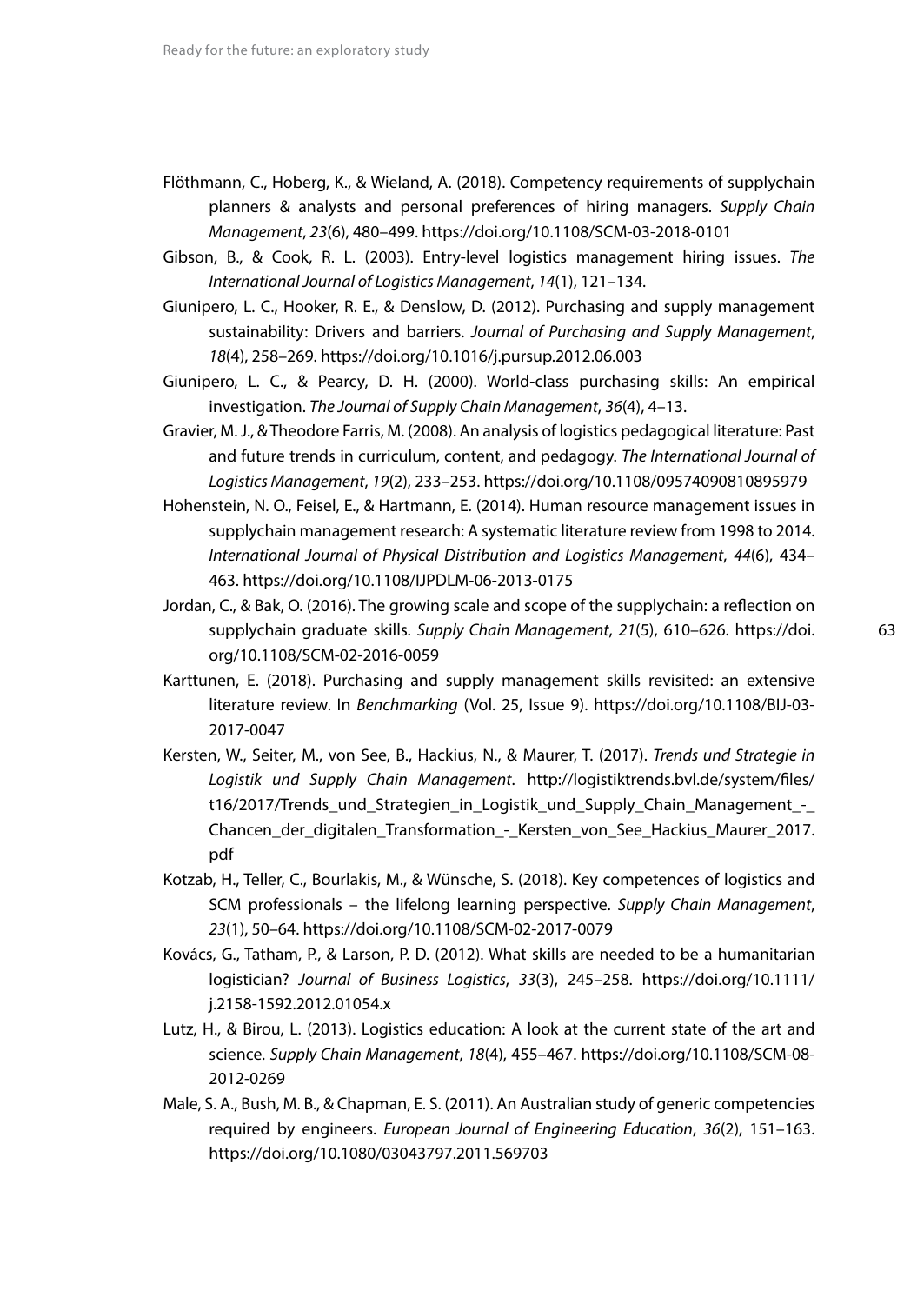Manders, J., Vreys, C., & Jonker, D. (2020). *Naar de logistieke professional van de toekomst*.

- Mulder, M., Wesselink, R., & Bruijstens, H. C. J. (2005). Job profile research for the purchasing profession. *International Journal of Training and Development*, *9*(3), 185–204. https:// doi.org/10.1111/j.1468-2419.2005.00230.x
- Murphy, P. R., & Poist, R. F. (2006). Skill requirements of contemporary senior- and entry-level logistics managers: A comparative analysis. *Transportation Journal*, *45*(3), 46–60.
- Murphy, P. R., & Poist, R. F. (2007). Skill requirements of senior-level logisticians: A longitudinal assessment. *Supply Chain Management*, *12*(6), 423–431. https://doi. org/10.1108/13598540710826353
- Onar, S. C., Aktas, E., Topcu, Y. I., & Doran, D. (2013). An analysis of supplychain related graduate programmes in Europe. *Supply Chain Management*, *18*(4), 398–412. https:// doi.org/10.1108/SCM-06-2012-0209
- Pals, B. (2019). Logistiek medewerker van de toekomst is vooral analytics. *Nieuwsblad Transport*, 10–11.
- Prajogo, D., & Sohal, A. (2013). Supply chain professionals: A study of competencies, use of technologies, and future challenges. *International Journal of Operations and Production Management*, *33*(11), 1532–1554. https://doi.org/10.1108/IJOPM-08-2010-0228
- Schoenmaker, S., & Schramade, W. (2018). *Principles of sustainable finance*. Oxford University Press.
- Sekaran, U., & Bougie, R. (2016). *Research methods for business: A skill building approach*. New York: John Wiley & Sons, Inc.
- Thai, V. V. (2012). Competency requirements for professionals in logistics and supplychain management. *International Journal of Logistics Research and Applications*, *15*(2), 109– 126. https://doi.org/10.1080/13675567.2012.694859
- Topteam Logistiek. (2019). *Actieagenda topsector logistiek 2020-2023*.
- Van Amerongen, B., Banning, B., Swart, A. J., Buiting, K., Mesters, H., & Caris, L. (2019). *Het logistiek personeel van de toekomst* (Issue Maart).
- van der Veen, R., Glockner, H.-H., Jordan, H., & Weijers, S. (n.d.). *Being succesfull as a supplychain manager in fashion*.
- Verhoeven, N. (2015). *Doing research: The hows and whys of applied research*. Amsterdam: Boom Lemma Uitgevers.
- Wagner, M., de Graaf, C., Heeres, H.de Vreede, O., Montenarie, R., Boer, K., Boutkan, E., de Heus, Y., Sieh, M., Rosemeijer, S., & van Terwisga, H. (2019). *Samen aan de slag - Roadmap human capital topsectoren 2020-2023*.
- Webster, K. (2017). *The circular economy: A wealth of flows* (2nd ed.). Ellen MacArthur Foundation Publishing.
- Wilkinson, A., & Barry, M. (2020). The future of work? Work of the future! *The Future of Work and Employment*, 102–102. https://doi.org/10.4337/9781786438256.00014